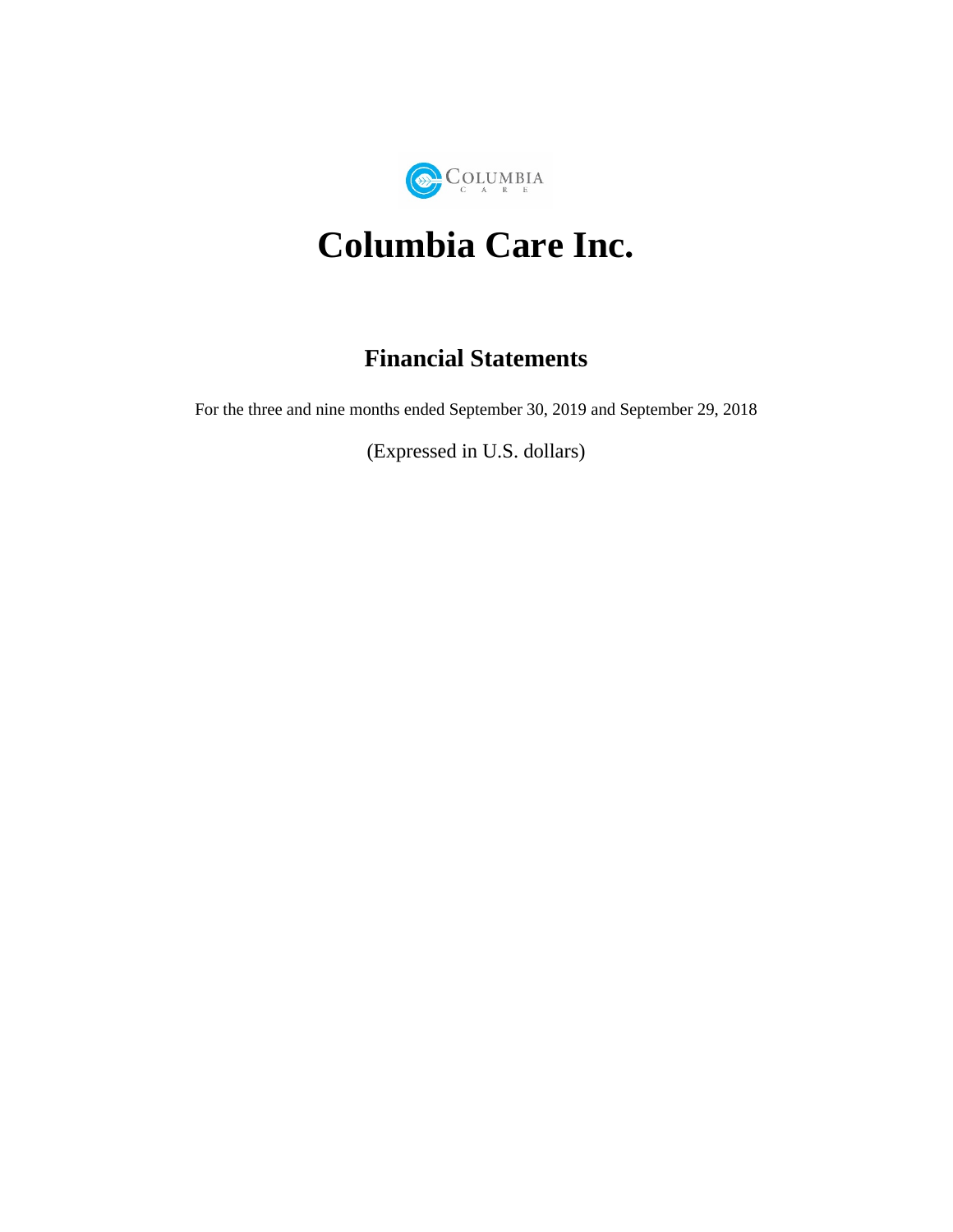#### **COLUMBIA CARE INC.** CONDENSED CONSOLIDATED STATEMENTS OF FINANCIAL POSITION (in thousands) (expressed in U.S. dollars)

|                                             | <b>Note</b>      | September 30,<br>2019 |               | December 29,<br>2018 |
|---------------------------------------------|------------------|-----------------------|---------------|----------------------|
| <b>Assets</b>                               |                  |                       |               |                      |
| Current assets:                             |                  |                       |               |                      |
| Cash                                        |                  | \$<br>84,506          | $\mathcal{S}$ | 46,241               |
| Accounts receivable                         |                  | 880                   |               | 904                  |
| Subscription receivable                     |                  |                       |               | 42,764               |
| Inventory                                   | 6                | 70,479                |               | 62,157               |
| <b>Biological</b> assets                    | $\overline{7}$   | 7,754                 |               | 4,698                |
| Prepaid expenses and other current assets   |                  | 8,667                 |               | 3,358                |
| Total current assets                        |                  | 172,286               |               | 160,122              |
| Property and equipment                      | 11               | 95,274                |               | 39,794               |
| Right of use assets                         | 17               | 42,156                |               |                      |
| Restricted cash                             | $\boldsymbol{g}$ | 11,483                |               | 11,026               |
| Long-term deposits                          | $\boldsymbol{g}$ | 5,871                 |               | 4,259                |
| Intangible assets                           | 19               | 15,965                |               | 16,235               |
| Other non-current assets                    | $\boldsymbol{g}$ | 13,939                |               | 2,491                |
| Total assets                                |                  | \$<br>356,974         | \$            | 233,927              |
|                                             |                  |                       |               |                      |
| <b>Liabilities and Shareholders' Equity</b> |                  |                       |               |                      |
| <b>Current liabilities:</b>                 |                  |                       |               |                      |
| Accounts payable                            |                  | \$<br>12,290          | \$            | 4,028                |
| Accrued expenses                            |                  | 6,617                 |               | 3,256                |
| Interest payable                            |                  |                       |               | 47                   |
| Payroll liabilities                         |                  | 3,848                 |               | 2,722                |
| Current portion of lease liability          | 17               | 5,804                 |               |                      |
| Current portion of long-term debt           | $\delta$         |                       |               | 4,277                |
| Other current liabilities                   |                  | 570                   |               | 979                  |
| Total current liabilities                   |                  | 29,129                |               | 15,309               |
|                                             |                  |                       |               |                      |
| Deferred taxes                              |                  | 4,074                 |               | 4,362                |
| Deferred compensation                       | 15               |                       |               | 9,805                |
| Long-term lease liability                   | 17               | 38,029                |               |                      |
| Other long-term liabilities                 |                  | 150                   |               | 762                  |
| <b>Total liabilities</b>                    |                  | 71,382                |               | 30,238               |
|                                             |                  |                       |               |                      |
| Shareholders' equity:                       |                  |                       |               |                      |
| Equity attributable to Columbia Care Inc.   |                  | 284,742               |               | 202,752              |
| Non-controlling interest                    |                  | 850                   |               | 937                  |
| Total shareholders' equity                  |                  | 285,592               |               | 203,689              |
| Total liabilities and shareholders' equity  |                  | \$<br>356,974         | \$            | 233,927              |
|                                             |                  |                       |               |                      |

Operations of the Company and going concern (Note 1) Commitments and contingencies (Note 17)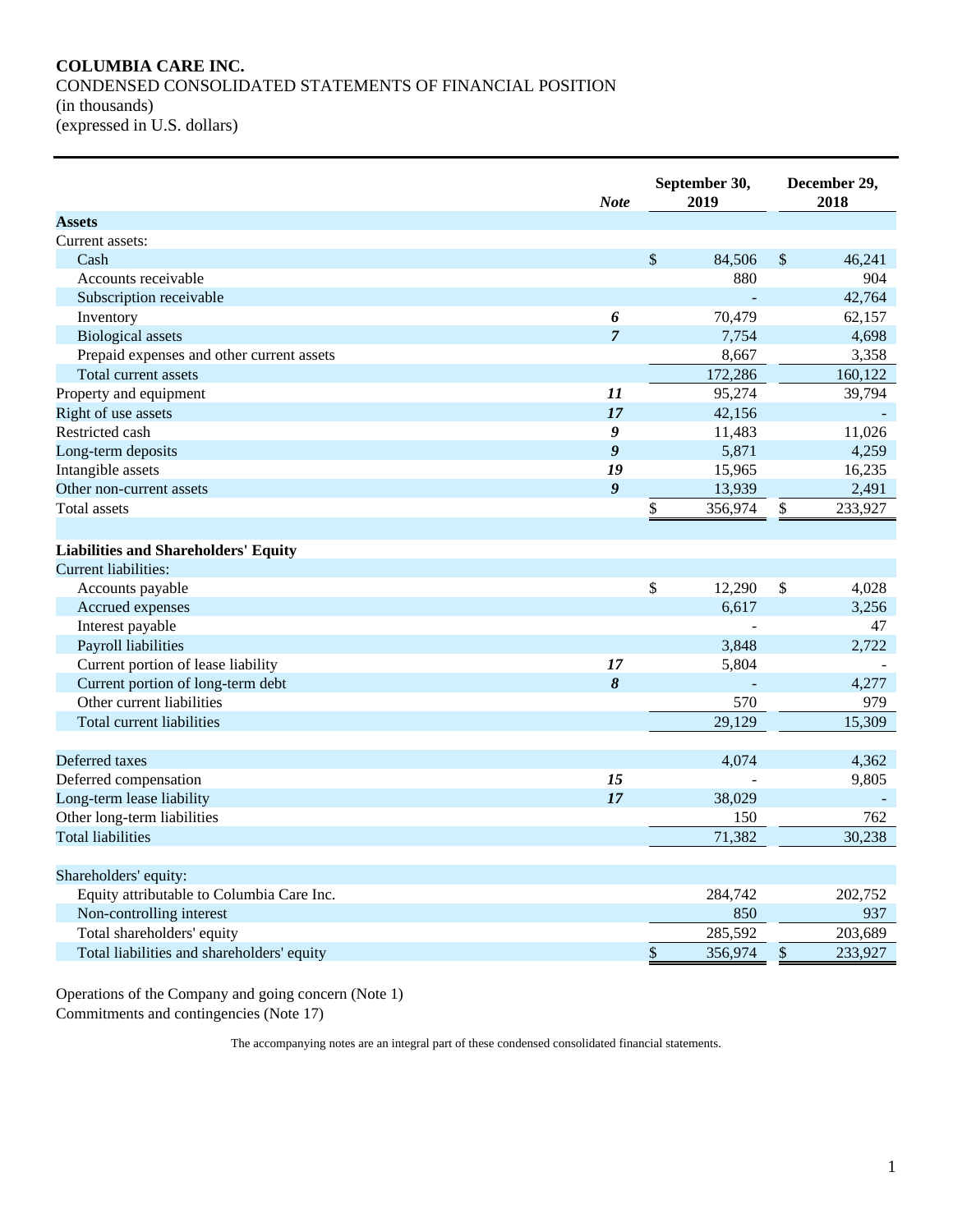CONDENSED CONSOLIDATED STATEMENTS OF OPERATIONS AND COMPREHENSIVE LOSS (in thousands, except for share and per share amounts)

(expressed in U.S. dollars)

|                                                                                     |                | <b>Three Months Ended</b>      |               |               | <b>Nine Months Ended</b> |               |               |         |             |  |
|-------------------------------------------------------------------------------------|----------------|--------------------------------|---------------|---------------|--------------------------|---------------|---------------|---------|-------------|--|
|                                                                                     |                | September 30,<br>September 29, |               |               | September 30,            |               | September 29, |         |             |  |
|                                                                                     | <b>Note</b>    |                                | 2019          |               | 2018                     |               | 2019          |         | 2018        |  |
| Revenues, net                                                                       |                | $\mathcal{S}$                  | 22,120        | $\mathsf{\$}$ | 9,925                    | $\mathcal{S}$ | 54,287        | $\sqrt$ | 28,345      |  |
| Production costs                                                                    |                |                                | (16, 830)     |               | (6,189)                  |               | (39,167)      |         | (15, 821)   |  |
| Gross profit before fair value adjustments                                          |                |                                | 5,290         |               | 3,736                    |               | 15,120        |         | 12,524      |  |
| Fair value adjustments:                                                             |                |                                |               |               |                          |               |               |         |             |  |
| Change in fair value of biological assets included<br>in inventory sold             | $\overline{7}$ |                                | (21,992)      |               | (5,215)                  |               | (45, 221)     |         | (31, 454)   |  |
| Unrealized gain on changes in fair value of                                         |                |                                |               |               |                          |               |               |         |             |  |
| biological assets and inventory                                                     | 7              |                                | 32,381        |               | 12,790                   |               | 48,811        |         | 36,648      |  |
| Total fair value adjustments                                                        |                |                                | 10,389        |               | 7,575                    |               | 3,590         |         | 5,194       |  |
| Gross margin                                                                        |                |                                | 15,679        |               | 11,311                   |               | 18,710        |         | 17,718      |  |
| Operating expenses:                                                                 |                |                                |               |               |                          |               |               |         |             |  |
| Selling, general and administrative                                                 |                |                                | 20,669        |               | 9,146                    |               | 59,403        |         | 23,715      |  |
| Share-based compensation                                                            | 15             |                                | 13,150        |               | 5,910                    |               | 24,539        |         | 8,518       |  |
| Listing fee expense                                                                 | 5              |                                |               |               |                          |               | 11,071        |         |             |  |
| Total operating expenses                                                            |                |                                | (33, 819)     |               | (15,056)                 |               | (95, 013)     |         | (32, 233)   |  |
| Loss from operations                                                                |                |                                | (18, 140)     |               | (3,745)                  |               | (76, 303)     |         | (14, 515)   |  |
| Other expense:                                                                      |                |                                |               |               |                          |               |               |         |             |  |
| Interest expense, net                                                               |                |                                | (350)         |               | (1,662)                  |               | (1,175)       |         | (3,227)     |  |
| Other (expense) income, net                                                         |                |                                | (108)         |               | (2)                      |               | 999           |         | (358)       |  |
| Total other expense                                                                 |                |                                | (458)         |               | (1,664)                  |               | (176)         |         | (3,585)     |  |
| Loss before provision for income taxes                                              |                |                                | (18, 598)     |               | (5,409)                  |               | (76, 479)     |         | (18, 100)   |  |
| Income tax (expense) benefit                                                        |                |                                | (1,264)       |               | 95                       |               | (2,233)       |         | (1,141)     |  |
| Net loss and comprehensive loss                                                     |                |                                | (19, 862)     |               | (5,314)                  |               | (78, 712)     |         | (19,241)    |  |
| Net loss attributable to non-controlling interests                                  |                |                                | (1,599)       |               | (368)                    |               | (1,947)       |         | (835)       |  |
| Net loss attributable to shareholders                                               |                | $\$$                           | $(18,263)$ \$ |               | $(4,946)$ \$             |               | $(76,765)$ \$ |         | (18, 406)   |  |
| Weighted-average number of shares used in earnings<br>per share - basic and diluted |                |                                | 216,269,530   |               | 163,352,801              |               | 207,729,060   |         | 161,564,898 |  |
| Earnings attributable to shares (basic and diluted)                                 |                | \$                             | $(0.08)$ \$   |               | $(0.03)$ \$              |               | $(0.37)$ \$   |         | (0.11)      |  |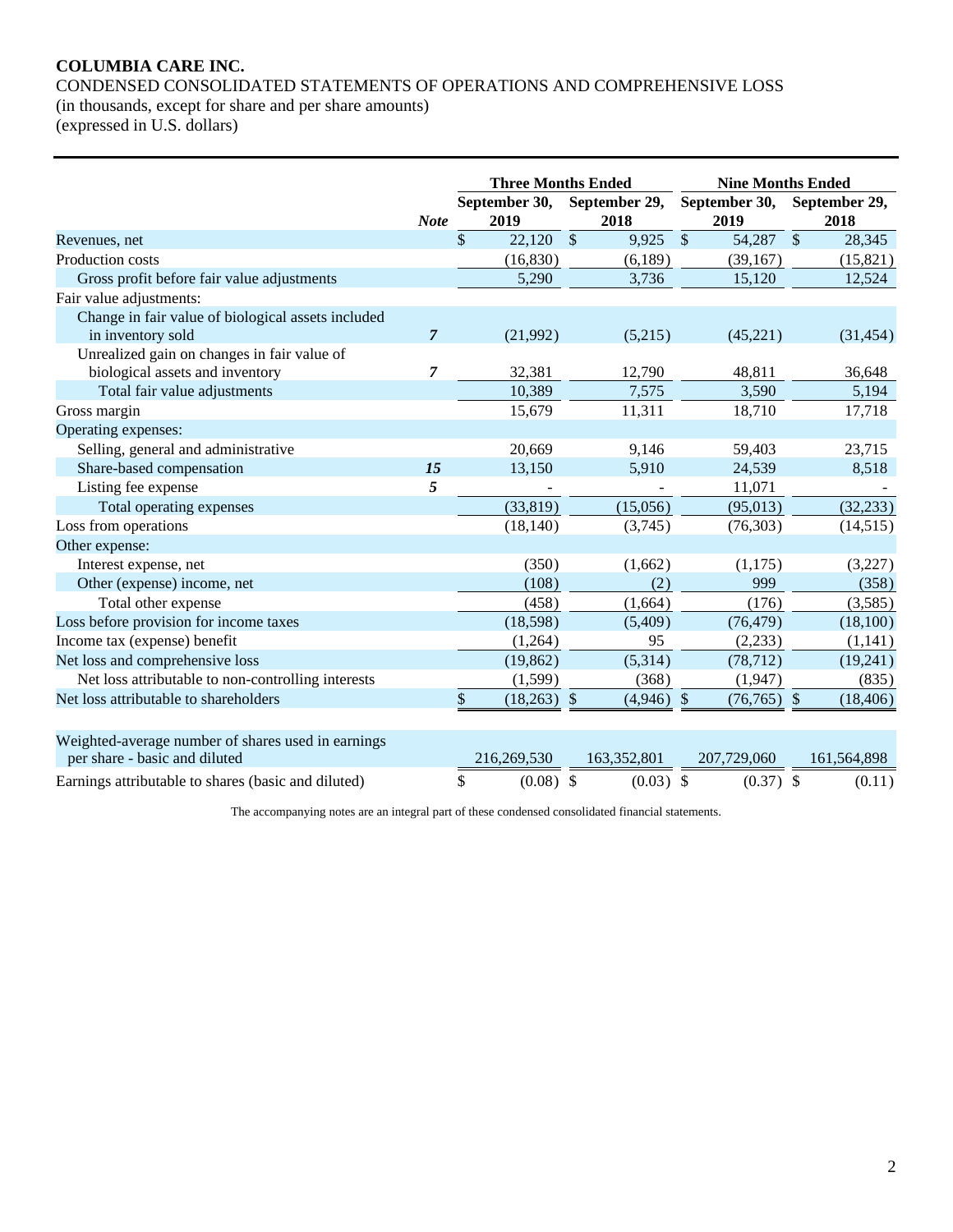#### **COLUMBIA CARE INC.** CONDENSED CONSOLIDATED STATEMENTS OF CHANGES IN EQUITY (in thousands)

(expressed in U.S. dollars)

|                                                            |                | <b>Share Capital</b>     |         |                          | <b>Treasury Shares</b> |        |    |                 |                  |              | <b>Total Columbia</b>                    |                                           |    | <b>Total</b>            |
|------------------------------------------------------------|----------------|--------------------------|---------|--------------------------|------------------------|--------|----|-----------------|------------------|--------------|------------------------------------------|-------------------------------------------|----|-------------------------|
|                                                            | <b>Units</b>   | <b>Shares</b>            | Amount  | <b>Shares</b>            |                        | Amount |    | <b>Reserves</b> | <b>Deficit</b>   |              | Care Inc.<br><b>Shareholders' Equity</b> | <b>Non-Controlling</b><br><b>Interest</b> |    | Shareholders'<br>Equity |
| <b>Balance as of December 30, 2017</b>                     | 12,230,853     | $\overline{\phantom{a}}$ | 81,954  | $\overline{\phantom{a}}$ |                        |        |    | 13,643          | (27, 645)        |              | 67.952                                   | (3,431)                                   | -S | 64,521                  |
| Private placements                                         | 489,155        |                          | 39,465  |                          |                        |        |    |                 |                  |              | 39,465                                   |                                           |    | 39,465                  |
| Debt conversion and settlement                             | 83,345         | $\sim$                   | 5,807   |                          |                        |        |    |                 |                  |              | 5,807                                    | $\overline{a}$                            |    | 5,807                   |
| Warrants issued with debt                                  |                |                          | $\sim$  |                          |                        |        |    | 4,269           |                  |              | 4,269                                    | ۰                                         |    | 4,269                   |
| Warrants exercised                                         | 12,820         |                          | 541     |                          |                        |        |    | (541)           |                  |              |                                          | $\overline{a}$                            |    |                         |
| Unit issuance costs                                        | 1,868          |                          | (894)   |                          |                        |        |    | $\sim$          |                  |              | (894)                                    | $\overline{\phantom{a}}$                  |    | (894)                   |
| <b>Acquisition of Mission Bay</b>                          |                |                          | $\sim$  |                          |                        |        |    | $\sim$          | (2,361)          |              | (2,361)                                  | 361                                       |    | (2,000)                 |
| Equity-based compensation                                  |                |                          |         |                          |                        |        |    | 4.826           |                  |              | 4,826                                    |                                           |    | 4,826                   |
| Equity component of convertible debt                       |                |                          | 391     |                          |                        |        |    |                 |                  |              | 391                                      |                                           |    | 391                     |
| Units issued for intangible asset                          | 12,413         |                          | 1,000   |                          |                        |        |    |                 |                  |              | 1,000                                    | 4,870                                     |    | 5,870                   |
| Net loss                                                   |                |                          | $\sim$  |                          |                        |        |    |                 | (18, 406)        |              | (18, 406)                                | (835)                                     |    | (19,241)                |
| Balance as of September 29, 2018                           | 12,830,454     |                          | 128,264 |                          |                        |        |    | 22,197          | (48, 412)        |              | 102,049                                  | 965                                       |    | 103,014                 |
|                                                            |                |                          |         |                          |                        |        |    |                 |                  |              |                                          |                                           |    |                         |
| <b>Balance as of December 29, 2018</b>                     | 14,449,736     | $\overline{\phantom{a}}$ | 245,658 |                          |                        |        |    | 25,897          | (68, 803)        | $\mathbf{s}$ | 202,752                                  | 937                                       |    | 203,689                 |
| Debt conversion and settlement                             | 27,561         |                          | 2,537   |                          |                        |        |    |                 |                  |              | 2,537                                    |                                           |    | 2,537                   |
| Warrants exercised                                         | 159,325        |                          |         |                          |                        |        |    | $\Omega$        |                  |              | $\overline{2}$                           |                                           |    | $\overline{2}$          |
| Unit issuance costs                                        | 2,490          |                          |         |                          |                        |        |    |                 |                  |              |                                          |                                           |    |                         |
| Equity-based compensation                                  |                |                          |         |                          |                        |        |    | 19,036          |                  |              | 19,036                                   | $\overline{a}$                            |    | 19,036                  |
| Conversion of units and profit interests                   | (14, 639, 112) | 196,901.118              |         |                          |                        |        |    |                 |                  |              |                                          |                                           |    |                         |
| Issuance of shares in connection with<br>private placement | $\sim$         | 19,077,096               | 111,339 |                          |                        |        |    | 19,925          |                  |              | 131,264                                  |                                           |    | 131,264                 |
| Share issuance costs                                       |                |                          | (5,598) |                          |                        |        |    |                 |                  |              | (5,598)                                  | $\overline{\phantom{a}}$                  |    | (5,598)                 |
| Issuance of shares                                         |                | 85,354                   |         |                          |                        |        |    |                 |                  |              |                                          |                                           |    |                         |
| Reclass of deferred compensation to equity                 |                |                          |         |                          |                        |        |    | 15,308          |                  |              | 15,308                                   | $\overline{\phantom{a}}$                  |    | 15,308                  |
| Minority buyouts                                           |                | 621,239                  |         |                          |                        |        |    |                 | (1,860)          |              | (1,860)                                  | 1,860                                     |    |                         |
| Cancellation of restricted stock awards                    | ٠              | (108, 245)               |         |                          |                        |        |    |                 |                  |              |                                          |                                           |    |                         |
| Repurchase of shares                                       |                | (236,900)                | (1,015) | 140,952                  |                        | (919)  |    |                 |                  |              | (1,934)                                  |                                           |    | (1,934)                 |
| Net loss                                                   |                |                          |         |                          |                        |        |    |                 | (76, 765)        |              | (76, 765)                                | (1,947)                                   |    | (78, 712)               |
| <b>Balance as of September 30, 2019</b>                    | $\overline{a}$ | 216,339,662              | 352,921 | 140,952                  |                        | (919)  | -8 | 80,168          | \$<br>(147, 428) | -\$          | 284,742                                  | 850                                       |    | 285,592                 |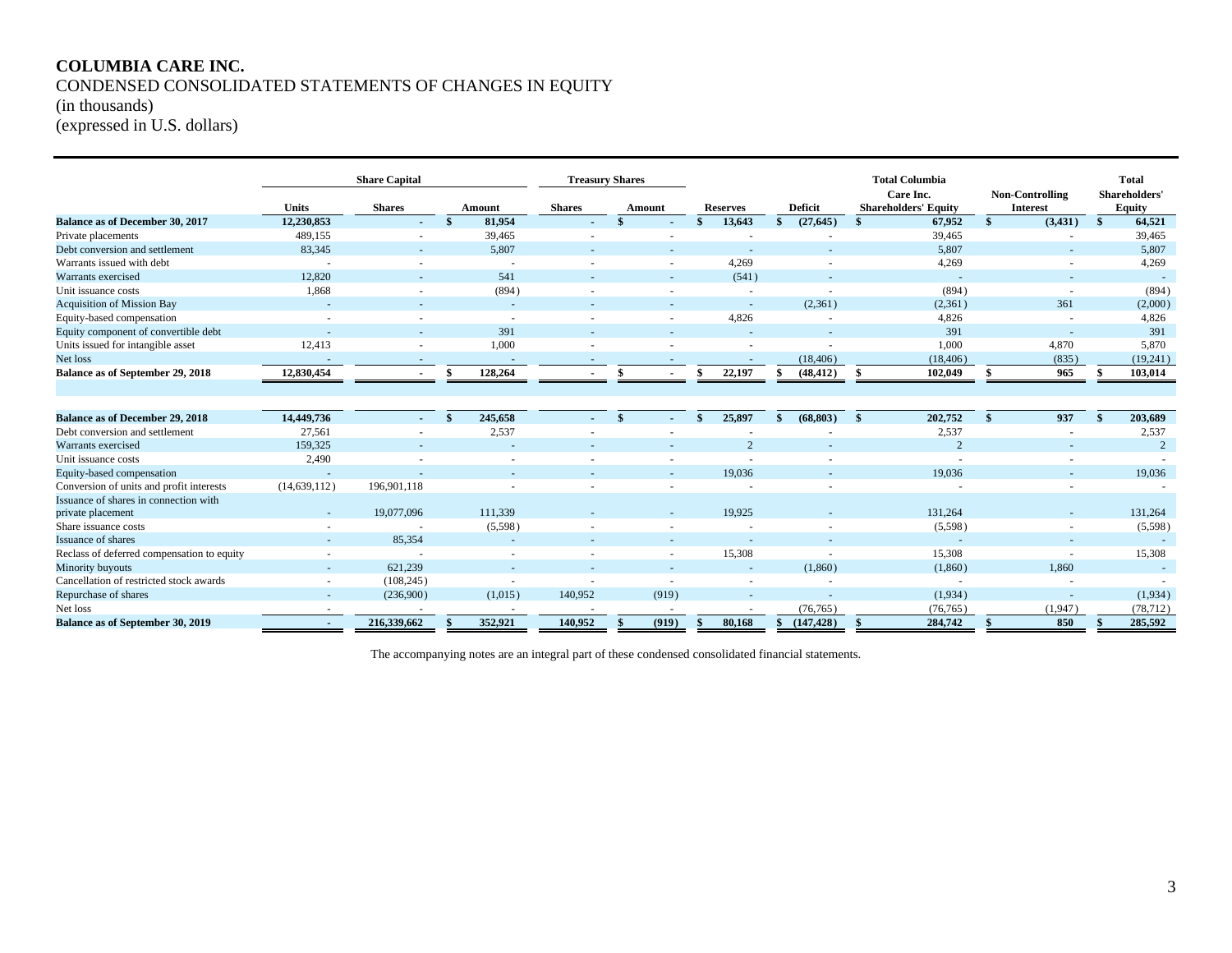#### **COLUMBIA CARE INC.** CONDENSED CONSOLIDATED STATEMENTS OF CASH FLOWS (in thousands) (expressed in U.S. dollars)

|                                                                                           |               | <b>Nine Months Ended</b> |               |           |  |
|-------------------------------------------------------------------------------------------|---------------|--------------------------|---------------|-----------|--|
|                                                                                           |               | September 30,            | September 29, |           |  |
|                                                                                           |               | 2019                     |               | 2018      |  |
| Cash flows from operating activities:                                                     |               |                          |               |           |  |
| Net loss                                                                                  | \$            | (78, 712)                | -\$           | (19,241)  |  |
| Adjustments to reconcile net loss to net cash provided by (used in) operating activities: |               |                          |               |           |  |
| Depreciation and amortization                                                             |               | 10,260                   |               | 3,386     |  |
| Equity-based compensation                                                                 |               | 19,036                   |               | 4,826     |  |
| Deferred compensation                                                                     |               | 5,503                    |               | 3,692     |  |
| Change in fair value of derivative liability                                              |               |                          |               | 26        |  |
| Debt amortization expense                                                                 |               | 18                       |               | 1,490     |  |
| Non-cash interest expense                                                                 |               |                          |               | 534       |  |
| Listing expense                                                                           |               | 11,071                   |               |           |  |
| Change in fair value of biological assets                                                 |               | (3,590)                  |               | (5, 194)  |  |
| Deferred taxes                                                                            |               | (288)                    |               |           |  |
| Provision for obsolete inventory                                                          |               | 1,091                    |               |           |  |
| Loss on disposal of property and equipment                                                |               | 106                      |               | 332       |  |
| Changes in operating assets and liabilities                                               |               |                          |               |           |  |
| Accounts receivable                                                                       |               | 27                       |               | (39)      |  |
| <b>Biological</b> assets                                                                  |               | 534                      |               | 4,544     |  |
| Inventory                                                                                 |               | (9, 413)                 |               | (9,221)   |  |
| Prepaid expenses and other current assets                                                 |               | (3,597)                  |               | (728)     |  |
| Other assets                                                                              |               | (55, 594)                |               | (127)     |  |
| Accounts payable, accrued expenses and other current liabilities                          |               | 8,887                    |               | (755)     |  |
| Other long-term liabilities                                                               |               | 41,035                   |               | (532)     |  |
| Net cash used in operating activities                                                     |               | (53,626)                 |               | (17,007)  |  |
|                                                                                           |               |                          |               |           |  |
| Cash flows from investing activities:                                                     |               |                          |               |           |  |
| Purchases of property and equipment                                                       |               | (51,806)                 |               | (10, 423) |  |
| Cash paid in escrow under Corsa Verde agreement                                           |               | (1,122)                  |               |           |  |
| Cash paid for option deposit under Corsa Verde agreement                                  |               | (125)                    |               |           |  |
| Issuance of note receivable                                                               |               | (2,420)                  |               |           |  |
| Purchase of Mission Bay                                                                   |               |                          |               | (2,000)   |  |
| Purchase of investments                                                                   |               | (446)                    |               |           |  |
| Cash received from sale of property and equipment                                         |               |                          |               | 129       |  |
| Cash paid for deposits                                                                    |               | (5,240)                  |               |           |  |
| Cash received from deposits                                                               |               | 3,040                    |               | 5,000     |  |
| Net cash used in investing activities                                                     |               | (58, 119)                |               | (7,294)   |  |
|                                                                                           |               |                          |               |           |  |
| <b>Cash flows from financing activities:</b>                                              |               |                          |               |           |  |
| Issuance of common shares, net of issuance costs                                          |               | 114,595                  |               |           |  |
| Net proceeds from issuance of common units and warrants                                   |               | 42,764                   |               | 26,307    |  |
| Net proceeds from issuance of debt                                                        |               |                          |               | 7,760     |  |
| Repurchase of common shares                                                               |               | (1,934)                  |               |           |  |
| Payment of lease liabilities                                                              |               | (3,622)                  |               |           |  |
| Exercise of warrants                                                                      |               | $\overline{2}$           |               |           |  |
| Repayment of debt                                                                         |               | (1,795)                  |               | (150)     |  |
| Net cash provided by financing activities                                                 |               | 150,010                  |               | 33,917    |  |
|                                                                                           |               |                          |               |           |  |
| Net increase in cash                                                                      |               | 38,265                   |               | 9,616     |  |
| Cash at beginning of the period                                                           |               | 46,241                   |               | 13,297    |  |
| Cash at end of period                                                                     | $\frac{\$}{}$ | 84,506                   | $\frac{3}{2}$ | 22,913    |  |
|                                                                                           |               |                          |               |           |  |
|                                                                                           |               |                          |               |           |  |
| Supplemental disclosure of cash flow information:                                         |               |                          |               |           |  |
| Cash paid for interest on other obligations                                               | \$            | 115                      | \$            | 1,283     |  |
| Cash paid for interest on lease obligations                                               | \$            | 1,784                    | \$            |           |  |
| Cash paid for income taxes                                                                | \$            | 2,391                    | \$            | 3,802     |  |
| Supplemental disclosure of non-cash investing and financing activities:                   |               |                          |               |           |  |
| Non-cash fixed asset additions within accounts payable and accrued expenses               | \$            | 11,638                   | \$            | 2,015     |  |
| Conversion of convertible debt and accrued interest to equity                             | $\$$          | 2,537                    | $\$$          | 5,807     |  |
| Equity component of convertible debt                                                      | \$            |                          | \$            | 391       |  |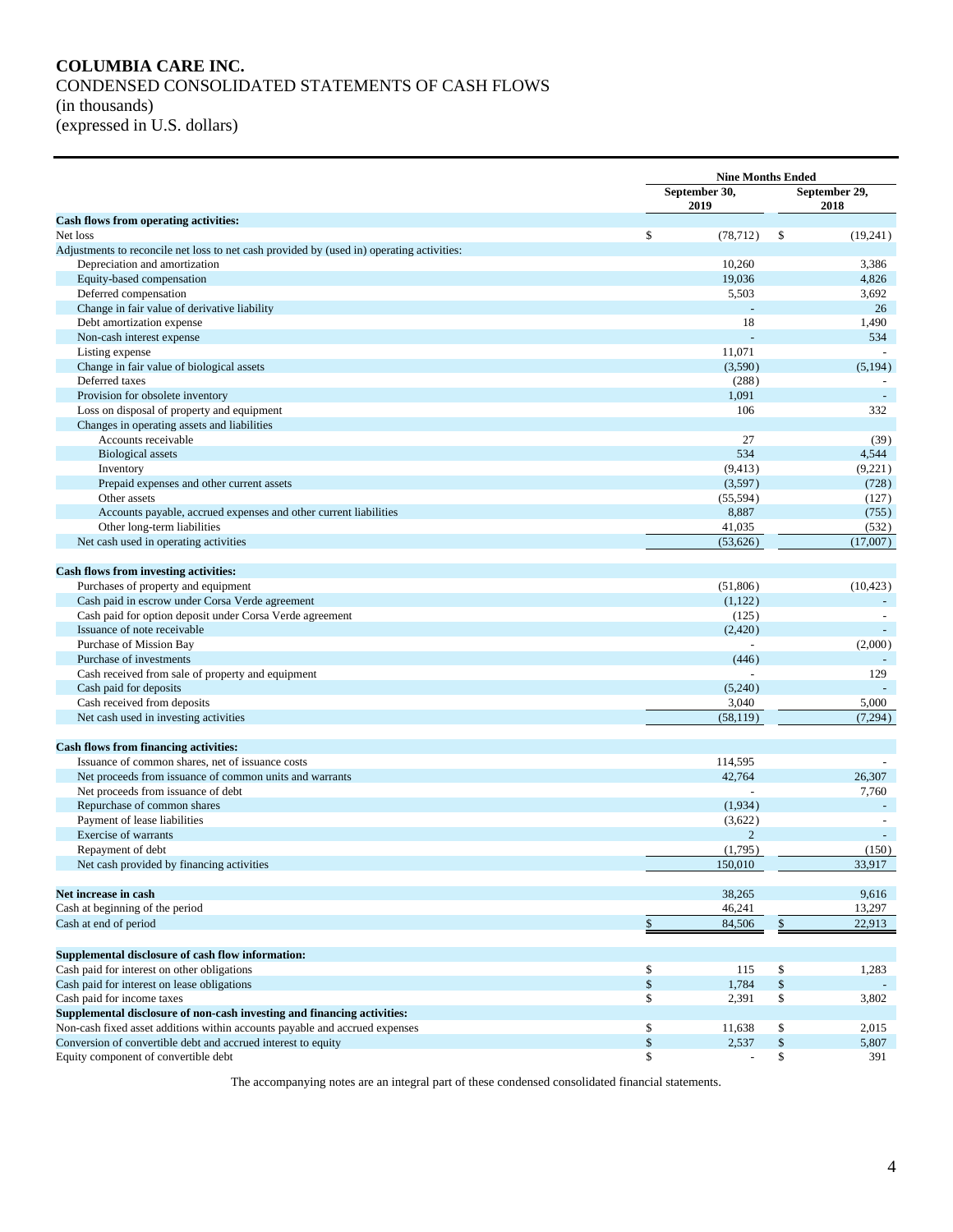NOTES TO THE CONDENSED CONSOLIDATED INTERIM FINANCIAL STATEMENTS (unaudited) FOR THE THREE AND NINE MONTHS ENDED SEPTEMBER 30, 2019 AND SEPTEMBER 29, 2018 (in thousands, except for gram, share and per share amounts) (expressed in U.S. dollars)

#### **1. OPERATIONS OF THE COMPANY**

Columbia Care Inc. ("the Company" or "the Parent"), formerly known as Canaccord Genuity Growth Corp. ("CGGC"), was incorporated under the laws of the Province of Ontario on August 13, 2018. The Company's principal mission is to improve lives by providing cannabis-based health and wellness solutions and derivative products to qualified patients and consumers. The Company's head office and principal address is 745 Fifth Ave. Suite 1701, New York, New York 10151. The Company's registered and records office address is 666 Burrard St #1700, Vancouver, British Columbia V6C 2X8.

On April 26, 2019, the Company completed a reverse takeover ("RTO") transaction and private placement further described in Note 5. Following the transaction, the Company's common shares were listed on the Aequitas NEO exchange under the symbol "CCHW". As of the time of this report, the Company's common shares are also listed on the OTCQX Best Market under the symbol "CCHWF" and on the Frankfurt Stock Exchange under the symbol "3LP".

The Company is currently licensed to operate in 15 jurisdictions in the United States and the European Union.

# **2. BASIS OF ACCOUNTING**

These condensed consolidated interim financial statements have been prepared in accordance with International Accounting Standards ("IAS") 34, *Interim Financial Reporting*, as issued by the International Accounting Standards Board ("IASB") and should be read in conjunction with the Company's audited consolidated financial statements as of and for the year ended December 29, 2018. They do not include all the information required for a complete set of International Financial Reporting Standards ("IFRS") financial statements. However, selected explanatory notes are included to explain events and transactions deemed significant to provide an understanding of the changes in the Company's financial position and performance since its most recent annual financial statements. These financial statements are presented in U.S. dollars. The Canadian dollar serves as the functional currency of the Parent. The Company's subsidiaries all have the U.S. dollar as their functional currency.

Subsequent to the issuance of its annual consolidated financial statements as of and for the year ended December 29, 2018, the Company adopted IFRS 16 and IFRIC 23. Changes to significant accounting policies are described in Note 4.

These condensed consolidated interim financial statements were authorized for issue by the Company's board of directors on November 4, 2019.

#### **3. SIGNIFICANT ACCOUNTING JUDGMENTS, ESTIMATES AND ASSUMPTIONS**

The preparation of the Company's condensed consolidated interim financial statements requires management to make judgments, estimates and assumptions that affect the application of policies and reported amounts of assets and liabilities, and revenue and expenses. Actual results may differ from these estimates. The estimates and underlying assumptions are reviewed on an ongoing basis. Revisions to accounting estimates are recognized in the period in which the estimate is revised if the revision affects only that period or in the period of the revision and future periods if the revision affects both current and future periods.

The significant judgements made by management in applying the Company's accounting policies and the key sources of estimation uncertainty were the same as those described in the last annual consolidated financial statements, except for new significant judgements and key sources of estimation uncertainty related to the application of IFRS 16 and IFRIC 23, which are described in Note 4.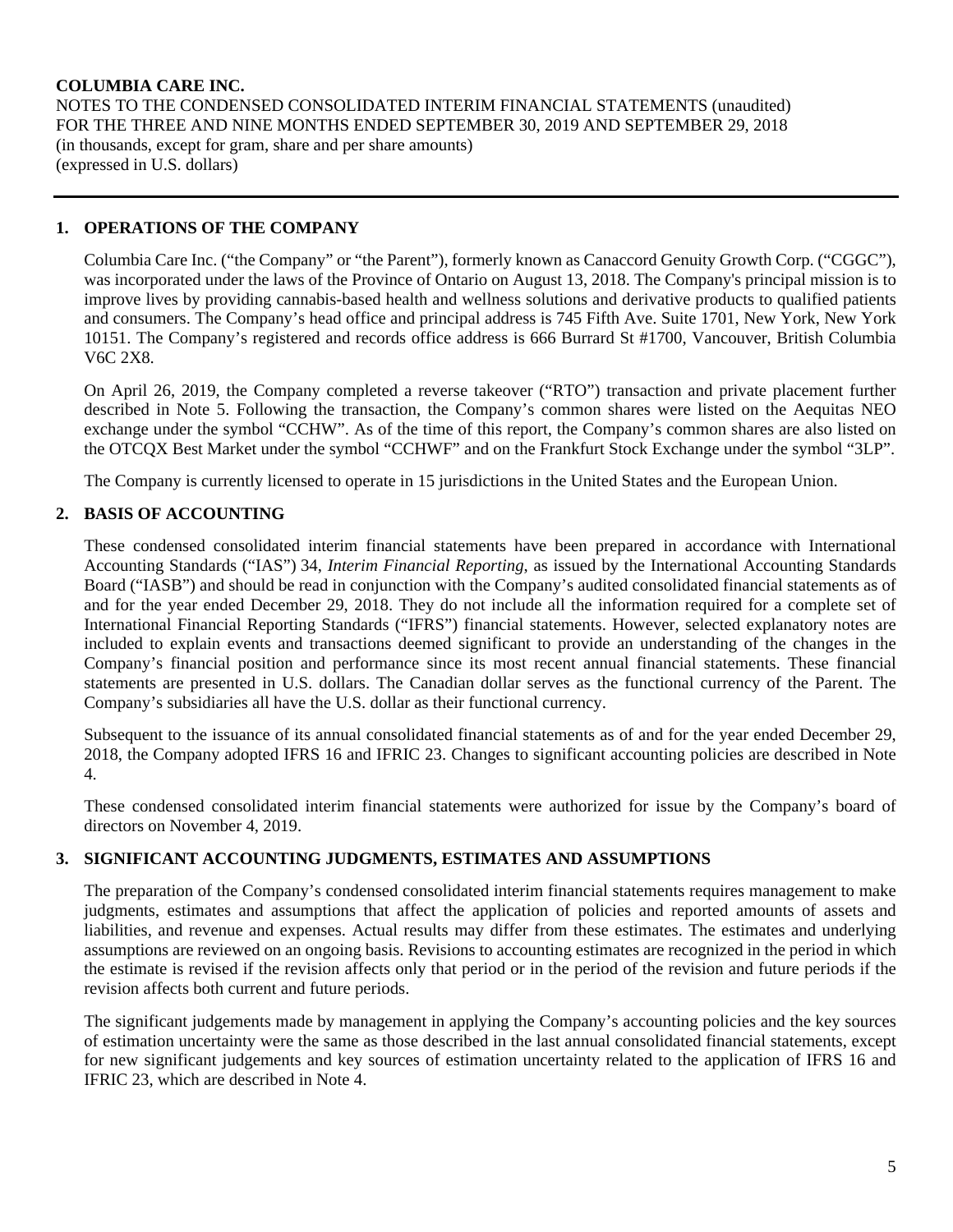# **4. CHANGES IN SIGNIFICANT ACCOUNTING POLICIES**

Except as described below, the accounting policies applied in these interim financial statements are the same as those applied in the Company's consolidated financial statements as of and for the year ended December 29, 2018.

The changes in accounting policies described below are expected to be reflected in the Company's consolidated financial statements as of and for the year ending December 31, 2019.

#### *IFRS 16, Leases*

IFRS 16, *Leases*, was issued by the IASB in January 2016. It replaced IAS 17, *Leases*, for reporting periods beginning on or after January 1, 2019. The Company adopted IFRS 16 retrospectively with the cumulative effect of initially applying the standard recognized at the date of initial application. Accordingly, the Company did not restate comparative information and instead recognized the cumulative effect of applying IFRS 16 as an adjustment to the opening balance sheet at the date of initial application. The Company applies the standard only to leases which were previously identified as leases under IAS 17 and IFRIC 4 in accordance with the practical expedient allowed under the standard. The Company's lease arrangements are comprised primarily of building and office leases. The adoption of this standard resulted in almost all current leases being recognized on the balance sheet, except for short-term and low-value leases. As at January 1, 2019, the Company recognized lease assets of \$35,070, a corresponding lease liability of \$35,737, and derecognized deferred rent of \$713 and prepaid expenses of \$46.

At inception of a contract, the Company assesses whether a contract conveys the right to control the use of an identified asset for a period in exchange for consideration, in which case it is classified as a lease. The Company recognizes a right-of-use asset (lease asset) and a lease liability at the lease commencement date. The asset is initially measured at cost, which comprises the initial amount of the lease liability adjusted for any lease payments made at or before the commencement date, plus any initial direct costs incurred and an estimate of costs to restore the underlying asset, less any lease incentives received. The lease asset is subsequently depreciated using the straight-line method from the commencement date to the end of the useful life of the right-of-use asset, considered to be indicated by the lease term. The lease asset is periodically adjusted for certain remeasurements of the lease liability and impairment losses (if any). The lease liability is initially measured at the present value of outstanding lease payments, discounted using the interest rate implicit in the lease or, if that rate cannot be readily determined, the Company's incremental borrowing rate. The lease liability is measured at amortized cost using the effective interest method and is remeasured when there is a change in future lease payments arising from a change in an index or rate or if the Company changes its assessment of whether it will exercise a purchase, extension or termination option. A corresponding adjustment is made to the carrying amount of the right-of-use asset with any excess over the carrying amount of the asset being recognized in profit or loss. The Company has elected not to recognize lease assets and lease liabilities for short-term leases (leases with a term of 12 months or less) and leases of low-value assets. The Company recognizes the lease payments associated with these leases as an expense on a straight-line basis over the lease term.

#### *IFRIC 23, Taxes*

In June 2017, the IASB issued IFRIC 23, *Uncertainty over Income Tax Treatments*, which aims to reduce diversity in how companies recognize and measure a tax liability or tax asset when there is uncertainty over income tax treatments. The standard is to be applied to the determination of taxable profit (tax loss), tax bases, unused tax losses, unused tax credits and tax rates, when there is uncertainty over income tax treatments under IAS 12. The Company adopted IFRIC 23 as of January 1, 2019, with no significant impact on its condensed consolidated interim financial statements.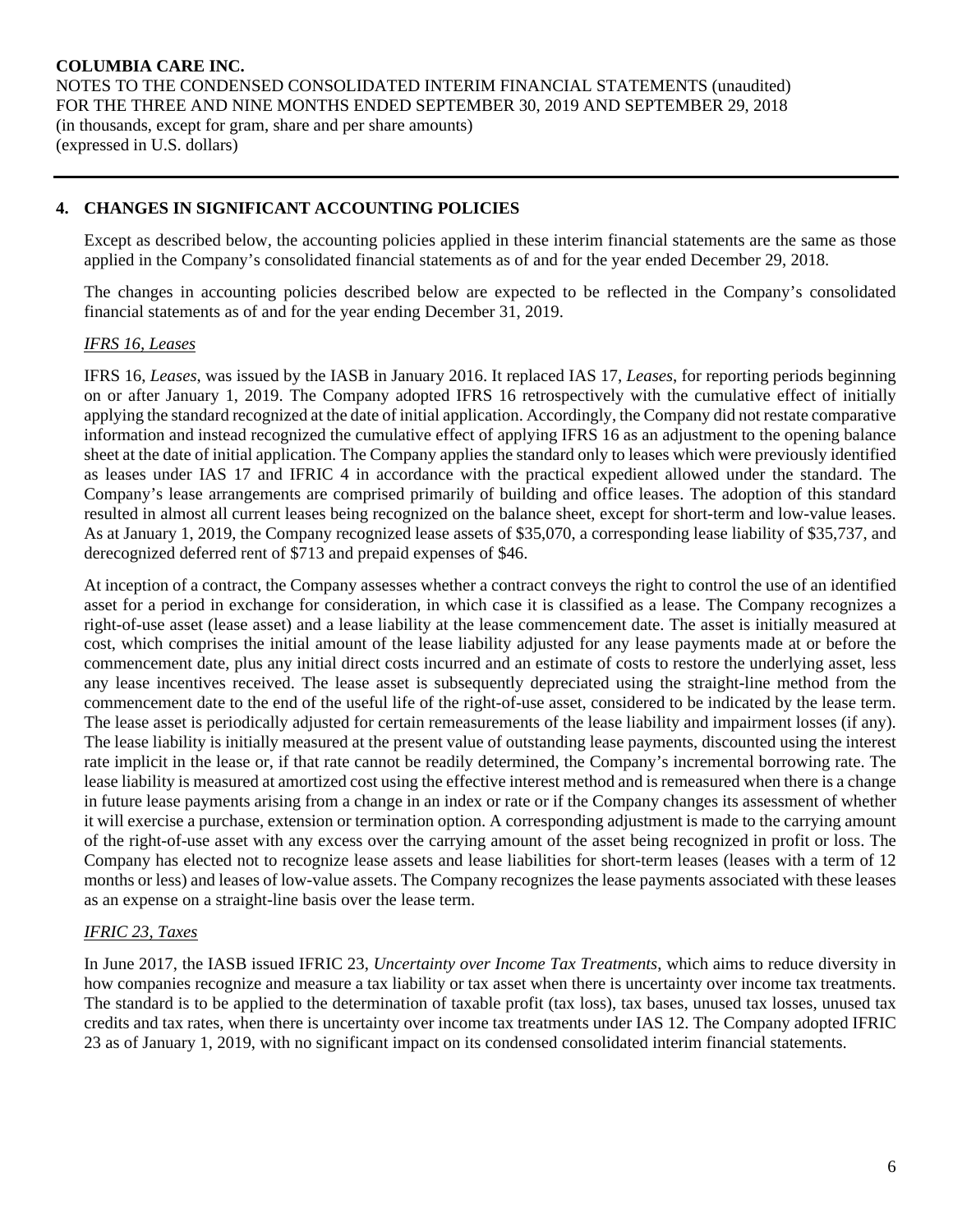# **5. REVERSE TAKEOVER TRANSACTION**

On November 21, 2018, CGGC entered into a merger agreement with Columbia Care LLC (the "Merger Agreement"). On April 26, 2019, (the "Acquisition Date") the Company completed the merger. Under the terms of the Merger Agreement, CGGC acquired 100% of the issued and outstanding ownership interests of Columbia Care LLC, which was paid via an exchange of common shares or proportionate voting shares in the capital of CGGC. Prior to the merger CGGC consolidated its common shares on a one for three basis and changed its name to Columbia Care Inc. Following the merger, Columbia Care LLC became a single-member partnership, wholly owned by the Company.

While CGGC was the legal acquirer of Columbia Care LLC, the acquisition has been treated as a reverse asset acquisition and consequently Columbia Care LLC was identified as the acquirer for accounting purposes.

As CGGC did not meet the definition of a business under IFRS prior to the RTO, the acquisition was outside the scope of IFRS 3, *Business Combinations*, and was accounted for as a share-based payment transaction in accordance with IFRS 2, *Share-based Payments* ("IFRS 2"). Under IFRS 2, the transaction was measured at the fair value of the shares deemed to have been issued by Columbia Care LLC in order for the ownership interest in the combined entity to be the same as if the transaction had taken the legal form of Columbia Care LLC acquiring 100% of CGGC. Any difference between the fair value of the shares deemed to have been issued by Columbia Care LLC and the fair value of CGGC's identifiable net assets acquired and liabilities assumed represents the value of the public listing received by Columbia Care LLC. The identifiable assets acquired and liabilities of CGGC assumed by Columbia Care LLC were based on their respective fair values at the Acquisition Date and were paid as follows:

| <b>Net assets acquired</b>                         |   |         |
|----------------------------------------------------|---|---------|
| Cash                                               | S | 120.193 |
|                                                    |   |         |
| <b>Consideration paid</b>                          |   |         |
| 19,077,096 common shares held by CGGC shareholders | S | 111,339 |
| 5,394,945 warrants held by CGGC shareholders       |   | 19,925  |
|                                                    |   | 131,264 |
|                                                    |   |         |
| Value attributable to obtaining a listing status   |   | 11.071  |

The fair value of the common shares and warrants included in the consideration paid of \$131,264 was determined based on an independent valuation of the Company's shares and the percentage ownership of CGGC shareholders, on a diluted basis, on the Acquisition Date. The fair value of the warrants included in the consideration paid of \$19,925 were calculated using the Black-Scholes model with the following assumptions:

| Expected volatility     | 70%      |
|-------------------------|----------|
| Expected term (years)   | 5.00     |
| Expected dividends      | $0.00\%$ |
| Risk-free interest rate | 1.52%    |

Volatility was estimated by using the average historical volatility of comparable companies from a representative peer group of publicly traded cannabis companies.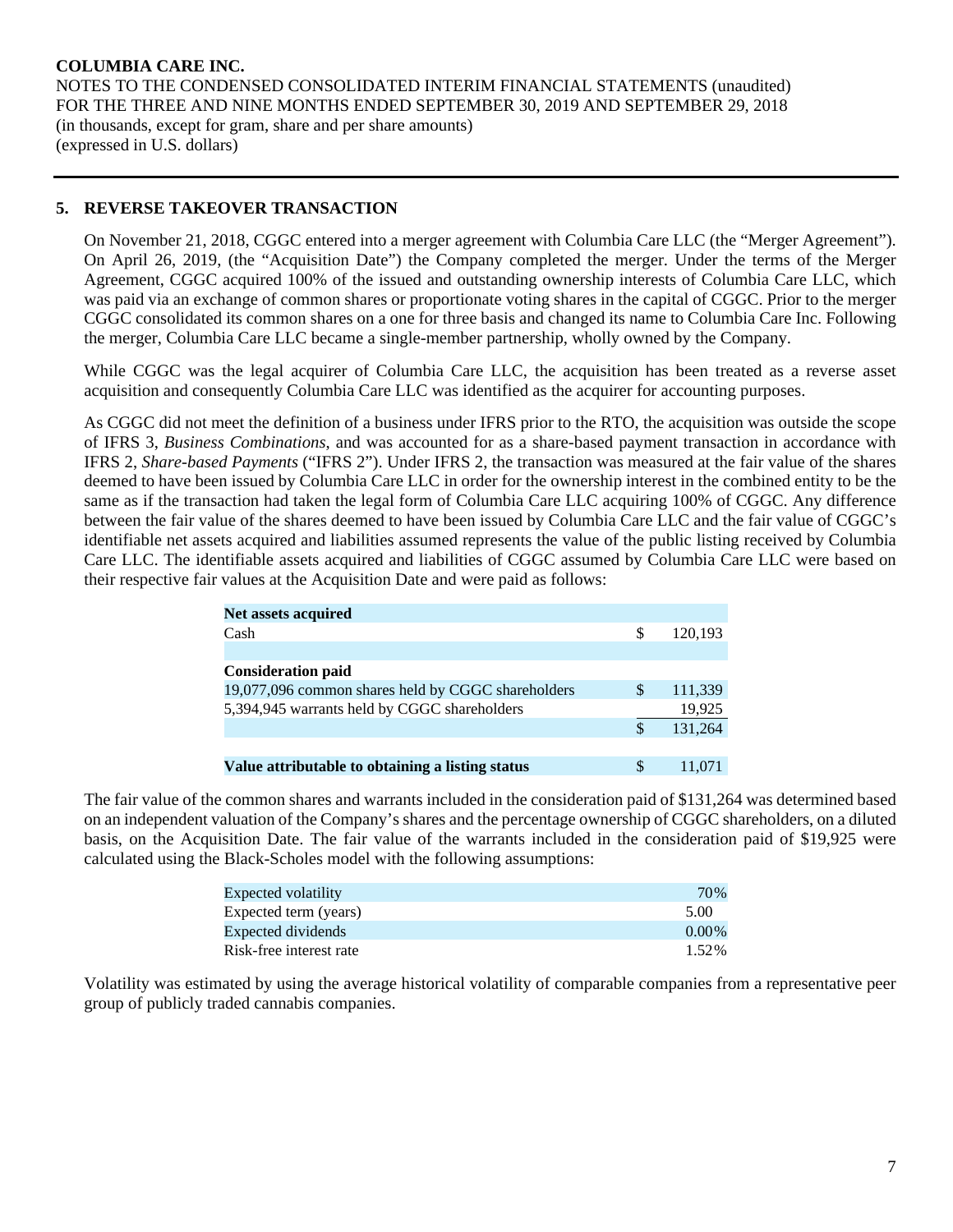NOTES TO THE CONDENSED CONSOLIDATED INTERIM FINANCIAL STATEMENTS (unaudited) FOR THE THREE AND NINE MONTHS ENDED SEPTEMBER 30, 2019 AND SEPTEMBER 29, 2018 (in thousands, except for gram, share and per share amounts) (expressed in U.S. dollars)

#### **6. INVENTORY**

Details of the Company's inventory are shown in the table below:

|                                                                  | <b>Biological</b>   |        |               |                                   |          |                           |
|------------------------------------------------------------------|---------------------|--------|---------------|-----------------------------------|----------|---------------------------|
|                                                                  | Capitalized<br>cost |        |               | asset<br>fair value<br>adjustment |          | <b>Carrying</b><br>amount |
| Work-in-process - cannabis in cures and final vault              | \$                  | 3,821  | S             | 16,106                            | <b>S</b> | 19,927                    |
| Finished goods - dried cannabis, concentrate and edible products |                     | 8.996  |               | 33,056                            |          | 42,052                    |
| Accessories and supplies                                         |                     | 178    |               |                                   |          | 178                       |
| Carrying amount, December 29, 2018                               |                     | 12,995 | 49,162        |                                   |          | 62,157                    |
|                                                                  |                     |        |               |                                   |          |                           |
| Work-in-process - cannabis in cures and final vault              | \$                  | 4.268  | <sup>\$</sup> | 14.708                            | \$.      | 18,976                    |
| Finished goods - dried cannabis, concentrate and edible products |                     | 15,265 |               | 35,860                            |          | 51,125                    |
| Accessories and supplies                                         |                     | 378    |               |                                   |          | 378                       |
| Carrying amount, September 30, 2019                              | \$                  | 19.911 |               | 50,568                            |          | 70,479                    |

Inventories consist of the capitalized inventory costs and the fair value adjustment on biological assets. The capitalized cost component of inventories represents the amount of cost before any fair value adjustments transferred to inventory through unrealized fair value gains recognized on the transformation of biological assets. The biological asset fair value adjustment is exclusive of any cash outlays and represents the non-cash fair value incremental adjustment arising from the transformation of biological assets transferred to inventory as deemed cost. Together, the capitalized cost and the incremental biological asset fair value adjustments comprise the total carrying amount of inventory.

#### **7. BIOLOGICAL ASSETS**

Biological assets consist of actively growing cannabis plants expected to be harvested as agricultural produce. The changes in the carrying amount of the biological assets are shown in the table below:

| Carrying amount, December 30, 2017         | 5,453     |
|--------------------------------------------|-----------|
| Changes in fair value less costs to sell   |           |
| due to biological transformation           | 71,100    |
| Production costs capitalized               | 3,330     |
| Transferred to inventories upon harvest    | (75, 185) |
| <b>Carrying amount, December 29, 2018</b>  | 4,698     |
| Changes in fair value less costs to sell   |           |
| due to biological transformation           | 38,063    |
| Production costs capitalized               | 2,467     |
| Transferred to inventories upon harvest    | (37, 474) |
| <b>Carrying amount, September 30, 2019</b> | 7.754     |

The Company's biological assets consist of unharvested cannabis plants and are presented at their fair values less costs to sell up to the point of harvest. The valuation of these biological assets is obtained using a specific valuation technique where the inputs are based upon unobservable market data (Level 3 in the fair value hierarchy).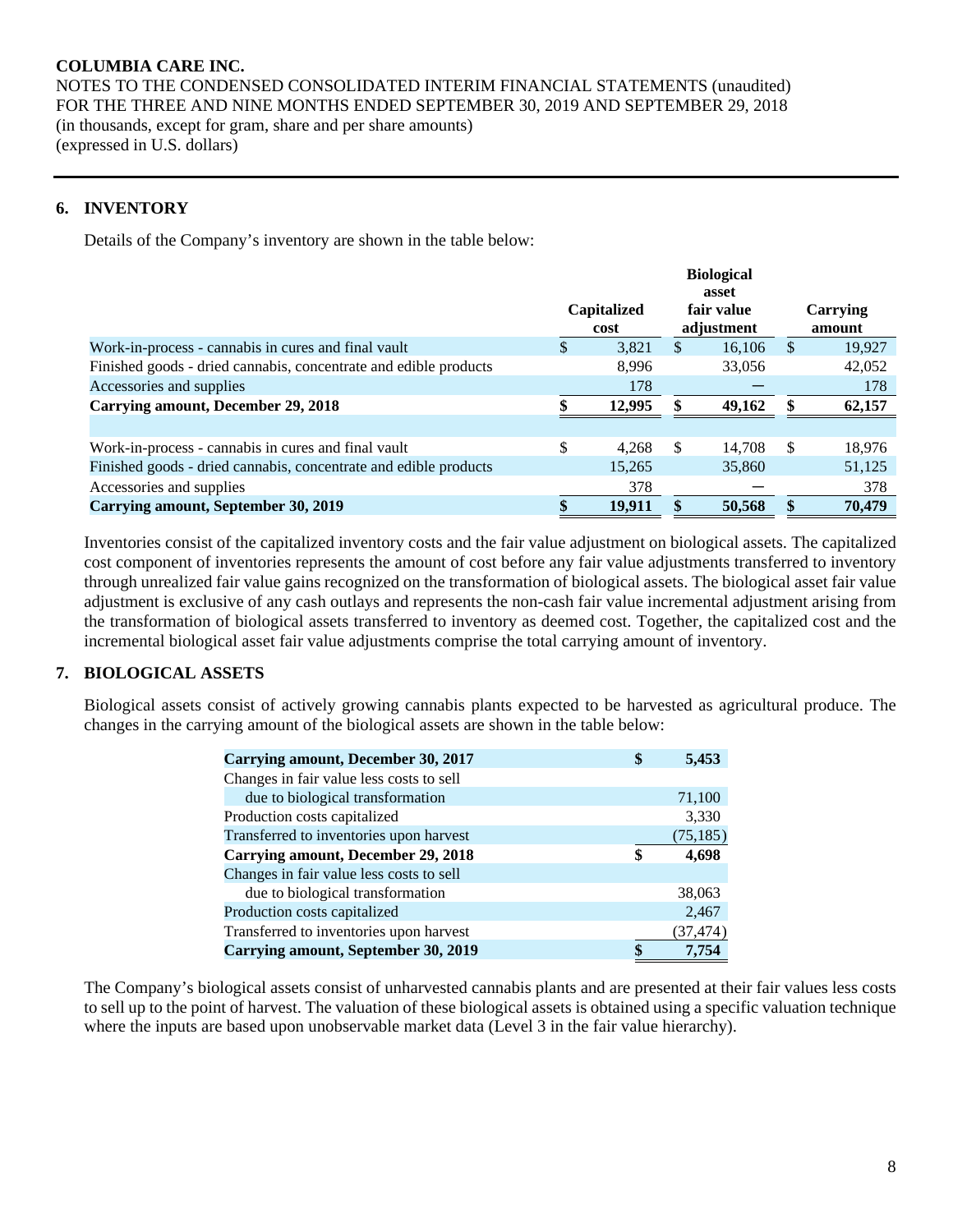The valuation of biological assets is based on a market approach where fair value at the point of harvest is estimated based on future selling prices less the costs to sell at harvest. For in-process biological assets, the estimated fair value at the point of harvest is adjusted based on the plants' stage of growth, which is determined by reference to days remaining to harvest over the average growth cycle.

The Company's estimates are subject to changes that could result from volatility of market prices, unanticipated regulatory changes, harvest yields, loss of crops, changes in estimates and other uncontrollable factors that could significantly affect the future fair value of biological assets.

These estimates include the following assumptions:

- i. Selling prices per gram were determined by estimating the Company's average selling price for each respective period. The Company's average selling price for the nine months ended September 30, 2019 and the year ended December 29, 2018 was \$12.69 and \$13.85 per gram, respectively;
- ii. The stage of plant growth at which point of harvest is determined. As of September 30, 2019, and December 29, 2018, the biological assets were on average 49% and 48% completed, respectively;
- iii. Selling and other fulfillment costs were determined by estimating the Company's average cost per gram, which was \$2.10 and \$2.27 per gram and equivalent gram of cannabis sold as of September 30, 2019 and December 29, 2018, respectively;
- iv. Expected yield per plant varies by strain and is estimated through historical growing results or grower estimate if historical results are not available. The Company's average dry yield per plant as of September 30, 2019 and December 29, 2018 was 181 grams per plant and 175 grams per plant, respectively.

Significant unobservable assumptions used in the valuation of biological assets, including the sensitivities on changes in these assumptions and their effect on the fair value of biological assets, are shown in the table below:

|                                        |                                    |                                  |                       | <b>Effect on fair value</b> |                      |  |  |  |
|----------------------------------------|------------------------------------|----------------------------------|-----------------------|-----------------------------|----------------------|--|--|--|
| <b>Significant assumptions</b>         | <b>Range of inputs</b>             | <b>Sensitivity</b>               | September 30,<br>2019 |                             | December 29,<br>2018 |  |  |  |
| Selling price per gram                 | \$5.52 to \$72.28 per<br>$gram*$   | Increase by \$1.00<br>per gram   | \$<br>650             | $\mathcal{S}$               | 399                  |  |  |  |
| Stage of growth                        | 25% to 79%                         | Increase by 5%                   | \$<br>556             | -S                          | 434                  |  |  |  |
| Selling and other<br>fulfillment costs | \$0.90 to \$5.10 per<br>gram       | Increase by \$1.00<br>per gram   | \$<br>(669)           | - \$                        | (399)                |  |  |  |
| Expected dry yield per plant           | 77.89 to 225.69<br>grams per plant | Increase by 5<br>grams per plant | \$<br>151             | <sup>\$</sup>               | 131                  |  |  |  |
| Discount factor                        | 2\% to 32\%                        | Increase by 5%                   | \$<br>(343)           |                             | (5,740)              |  |  |  |

\*New York State does not permit dispensaries to sell cannabis flower. Only edibles, tinctures, and solid and semisolid preparations are permitted. The average selling price per gram of \$76.29 per gram, selling and other fulfillment costs of \$6.95 per gram and expected yield per plant of 212.46 grams per plant reflect the conversion of cannabis plant into concentrated products and the associated selling price and selling and other fulfillment costs of concentrated products.

The Company's estimates are subject to change and differences from the anticipated yield will be reflected in the gain or loss on biological assets in future periods.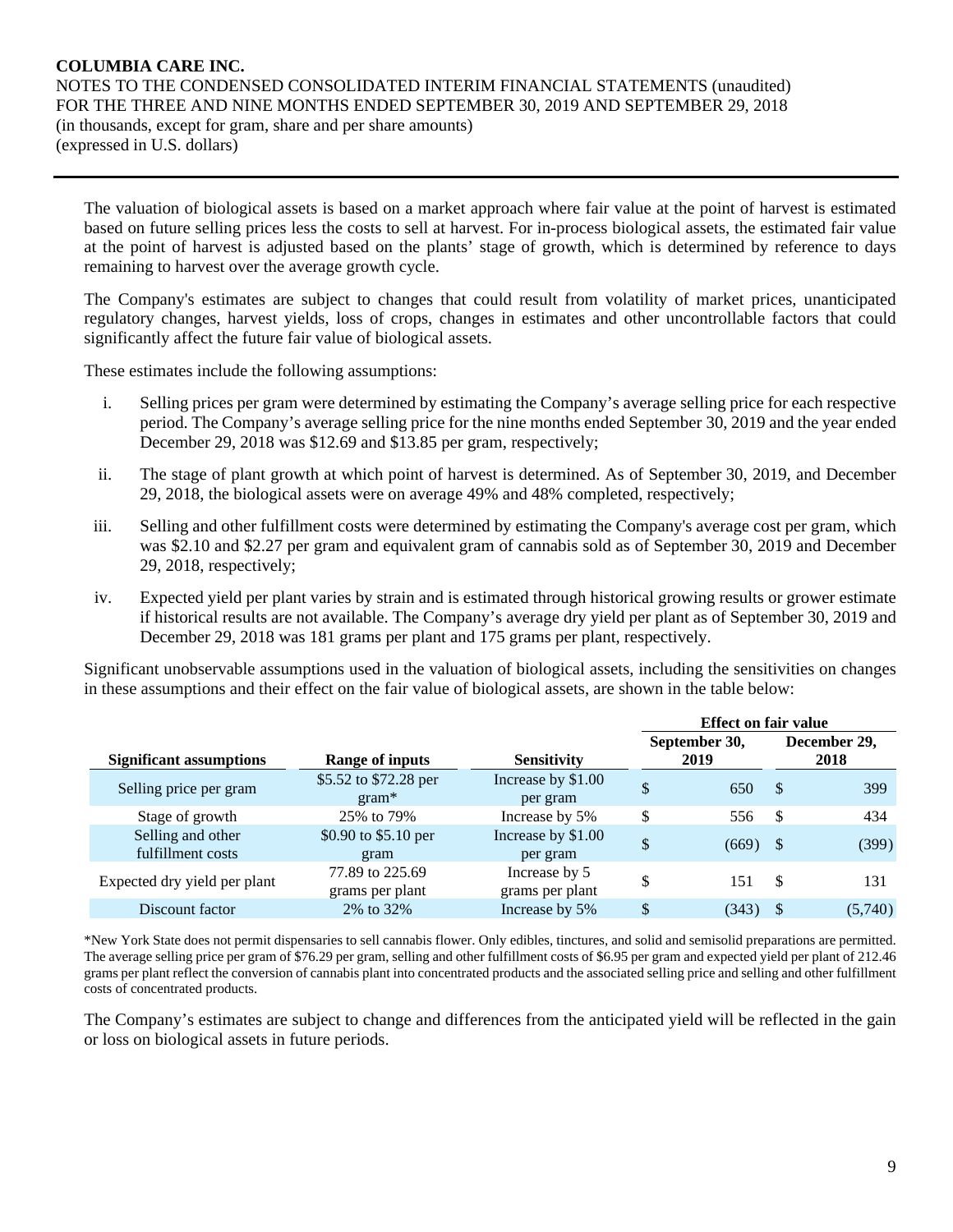The Company's estimates and assumptions reflect differences in regulation restrictions applicable to the states in which the Company operates. For states other than New York, selling prices per gram are calculated using the Company's average selling price of dried cannabis that does not involve in any extraction or other processing activities, to reflect the value of such products up to the point of harvest. For New York, where only sales of concentrate and edible products are permitted, selling prices per gram and yield per plant are calculated based on the Company's average selling price of concentrate products and dry weight equivalent grams of such products in the fair value calculation.

The Company's biological assets produced 1,401,776 grams and 1,031,876 grams of dried cannabis for the three months ended September 30, 2019 and September 29, 2018, respectively, and 3,809,883 grams and 2,246,229 grams of dried cannabis for the nine months ended September 30, 2019 and September 29, 2018, respectively.

### **8. CURRENT AND LONG-TERM DEBT**

Current and long-term obligations, net of original issuance discount, are shown in the table below:

|                                    | 2019 |  | September 30, December 29,<br>2018 |  |  |
|------------------------------------|------|--|------------------------------------|--|--|
| Working capital line               |      |  | 300                                |  |  |
|                                    |      |  |                                    |  |  |
| Term debt                          |      |  |                                    |  |  |
| Real estate debt at 7% interest    |      |  | 3,777                              |  |  |
| Note payable, non-interest bearing |      |  | 200                                |  |  |
| Total term debt                    |      |  | 3,977                              |  |  |
|                                    |      |  |                                    |  |  |
| Total debt                         | S    |  | 4,277                              |  |  |
| Less current portion               |      |  | (4,277                             |  |  |
| Long-term portion                  |      |  |                                    |  |  |

# *Working Capital Loan*

In July 2016, the Company obtained a working capital loan of \$950 from various lenders (the "Working Capital Loan"). The Working Capital Loan had a stated interest rate of 10% and a maturity date of July 11, 2019. The Working Capital Loan was unsecured. Interest was paid in cash arrears commencing on July 31, 2018 and on each quarterly anniversary thereafter. The Company was permitted to prepay the loans, in whole or in part, upon not less than three business days prior with written notice.

The Company repaid \$650 to various lenders in December 2018. The remaining \$300 was paid in January 2019.

Interest expense for the three and nine months ended September 29, 2018, was \$23 and \$71, respectively.

#### *Term Debt*

#### *Real Estate Debt*

In January 2016, the Company entered into a loan and security agreement (the "Agreement") with various individuals for loans in the aggregate amount of \$10,000. The Agreement had a stated interest rate of 7% with a maturity date of January 25, 2019. The aggregate principal amount of the loans per an amendment dated March 31, 2017 was increased from \$10,000 to \$12,000.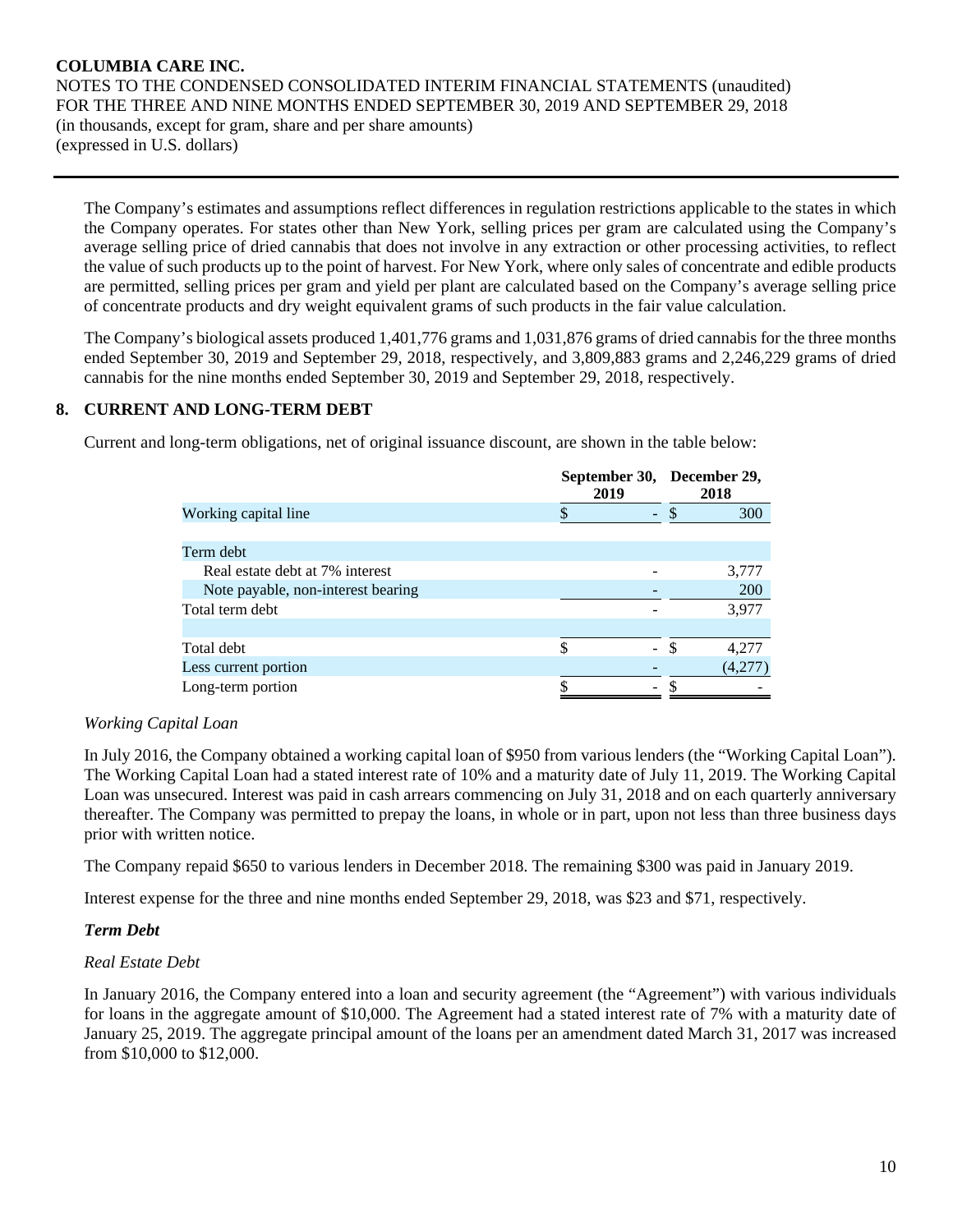The loans could be prepaid prior to the second anniversary of the closing date with the consent of such lenders. At any time on and following the second anniversary of the closing date, the loans could be prepaid in whole or in part not less than three business days' prior written notice to the lenders. The loans were collateralized by various real estate holdings of the Company.

Interest expense for the three and nine months ended September 29, 2018 was \$620 and \$207, respectively. No interest expense was incurred during the nine months ended September 30, 2019.

Amortization expense for the three months ended September 30, 2019 and September 29, 2018, was \$0 and \$130, respectively, and for the nine months ended September 30, 2019 and September 29, 2018, was \$18 and \$378, respectively.

In the fourth quarter of 2018, principal in the amount of \$2,755 was converted into 33,427 common units and principal totaling \$5,250 was repaid.

In January 2019, principal in the amount of \$2,500 and accrued interest in the amount of \$37 was converted into 27,561 common units and principal of \$1,295 was repaid.

#### *Note Payable - Former Member*

On July 6, 2016, Columbia Care Arizona Tempe, LLC, a Delaware limited liability company, purchased a 10% minority interest from a former member, for a \$1,000 note, payable with \$250 upon the execution of the respective agreement; \$150 payable on or before January 1, 2017 (which was paid in 2016), and \$600 payable in twelve equal quarterly payments commencing April 1, 2017 through January 1, 2020. The note was non-interest bearing was guaranteed by the Company and its managing members. In September 2019, the note was repaid in full.

#### **9. PURCHASE AGREEMENTS**

#### *CannAscend Agreement*

On October 25, 2018, the Company, CannAscend Alternative, LLC ("CAA"), and CannAscend Alternative Logan, LLC ("CAA Logan") entered into a Membership Purchase Option Agreement (the "CannAscend Option Agreement"). CAA and CAA Logan are both Ohio-based limited liability companies that operate dispensaries (collectively the "Target Companies"). Under the terms of the CannAscend Option Agreement, the Company purchased an exclusive option to acquire all outstanding membership interests (the "CannAscend Option") of the Target Companies during the period commencing on the first anniversary of the date upon which all four of the dispensaries operated by the Target Companies have been issued certificates of operation under Ohio's Medical Marijuana Control Program, and expiring on the 30th day following said commencement date ("CannAscend Option Period").

The price for the CannAscend Option Agreement was approximately \$4,124 ("CannAscend Option Deposit"), of which the Company paid approximately \$2,124 in October 2018, and an additional \$1,000 (via a transfer of funds from an escrow deposit account) in November 2018, for a total of \$3,124 as of December 29, 2018. For the nine months ended September 30, 2019, the Company paid an additional \$1,000 for a total of \$4,124 as of September 30, 2019.

If the Company exercises the CannAscend Option, the Company will pay a purchase price of \$14,150, subject to reduction as provided in the CannAscend Option Agreement. The Company has recorded the \$4,124 and \$3,124 of the CannAscend Option Deposit paid as long-term deposits on the condensed consolidated statement of financial position at September 30, 2019 and December 29, 2018, respectively. In addition, the Company determined \$600 of the \$1,000 CannAscend Option Deposit met the definition of a provision and thus had recorded a provision and corresponding other non-current asset on the condensed consolidated statements of financial position as of December 29, 2018. This provision was paid during March 2019.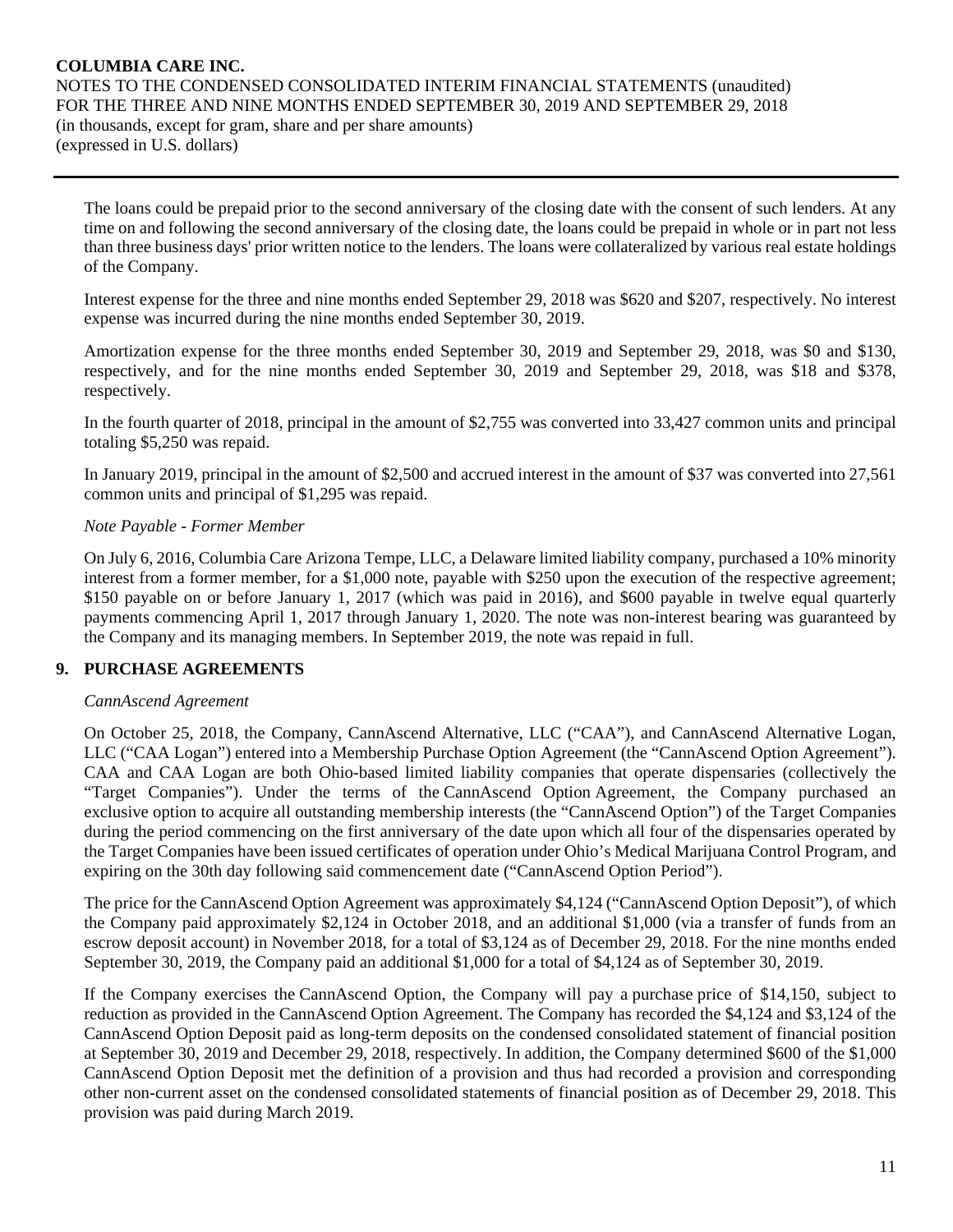As part of the CannAscend Option Agreement, the Company entered into an escrow agreement with the Target Companies and deposited \$12,026 into the escrow account. As of September 30, 2019, and December 29, 2018, the escrow deposit account had a balance of \$10,026 and \$11,026, respectively, and is recorded as restricted cash on the condensed consolidated statement of financial position. The CannAscend Option Deposit made by the Company is non-refundable.

As consideration for the CannAscend Option, the Company issued a revolving loan to the Target Companies (the "CannAscend Revolving Loan"), with a principal amount to not exceed \$13,000 (the "CannAscend Loan Amount"). The CannAscend Revolving Loan is evidenced by a secured promissory note of the Target Companies (the "CannAscend Note Receivable"), which bears interest at the rate of 7% per annum and matures upon the occurrence of any of the following: a) providing notice to the borrower of an event of default; b) 36 months after the last advance made by the lender to borrower as provided in the CannAscend Revolving Loan Agreement, or c) 90 days after the termination of the CannAscend Option Agreement. As of September 30, 2019, and December 29, 2018, the Company recorded a balance of \$9,861 and \$1,758, respectively, in other non-current assets on the condensed consolidated statements of financial positions related to the balance outstanding from the Target Companies related to the CannAscend Revolving Loan.

To secure the obligations of the Target Companies to the Company under the CannAscend Revolving Loan Agreement and the CannAscend Note Receivable, the Company entered into a Security Agreement dated as of October 25, 2018 (the "CannAscend Security Agreement"), pursuant to which the Target Companies granted to the Company a first-priority lien on and security interest in all personal property of the Target Companies.

If the Company does not exercise the CannAscend Option on or prior to the date that is 30 days following the end of the CannAscend Option Period, the CannAscend Loan Amount will be payable to the Company in 90 days.

# *Corsa Verde Agreement*

On April 2, 2019, the Company and Corsa Verde, LLC ("Corsa Verde") entered into a Membership Purchase Option Agreement (the "Corsa Verde Option Agreement"). Corsa Verde is an Ohio-based limited liability company that processes medical marijuana. Under the terms of the Corsa Verde Option Agreement, the Company purchased an exclusive option to acquire all outstanding membership interests (the "Corsa Verde Option") of Corsa Verde within ten days following the receipt of regulatory approval.

The price for the Corsa Verde Option Agreement was approximately \$125 ("Corsa Verde Option Deposit"). If the Company exercises the Corsa Verde Option, the Company will pay a purchase price of \$2,747, subject to reduction as provided in the Corsa Verde Option Agreement. The Company has recorded the \$125 of the Corsa Verde Option Deposit paid as long-term deposits on the condensed consolidated statements of financial position as of September 30, 2019. As part of the Corsa Verde Option Agreement, the Company entered into an escrow agreement with Corsa Verde and deposited \$1,123 into the escrow account. As of September 30, 2019, the escrow deposit account had a balance of \$1,123 and is recorded as restricted cash on the condensed consolidated statement of financial position.

As consideration for the Corsa Verde Option, the Company provided a revolving loan to Corsa Verde (the "Revolving Loan"), with the principal amount to not exceed \$2,000 (the "Loan Amount"). The Corsa Verde Revolving Loan is evidenced by a secured promissory note of Corsa Verde (the "Corsa Verde Note Receivable"), which bears interest at the rate of 7% per annum and matures upon the occurrence of any of the following: a) providing notice to the borrower of an event of default; b) 36 months after the last advance made by the lender to borrower as provided in the Corsa Verde Revolving Loan Agreement, or c) 90 days after the termination of the Corsa Verde Option Agreement. As of September 30, 2019, the Company had a balance of \$523 in other non-current assets on the condensed consolidated statements of financial position related to the balance outstanding from Corsa Verde related to the Corsa Verde Revolving Loan.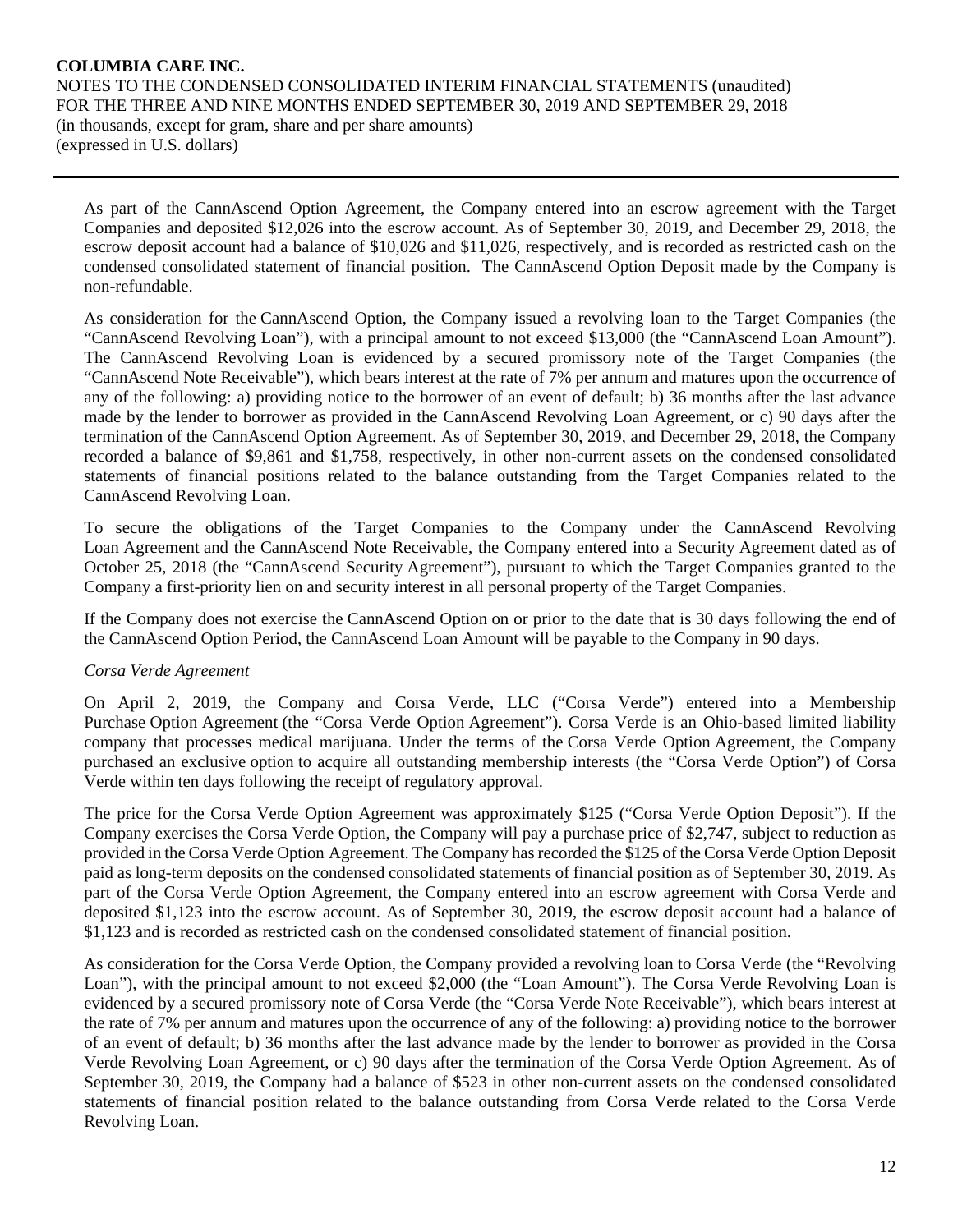To secure the obligations of Corsa Verde to the Company under the Corsa Verde Revolving Loan Agreement and the Corsa Verde Note Receivable, the Company entered into a Security Agreement dated as of April 2, 2019 (the "Corsa Verde Security Agreement"), pursuant to which Corsa Verde granted to the Company a first-priority lien on and security interest in all personal property of Corsa Verde.

If the Company does not exercise the Corsa Verde Option on or prior to the date that is 30 days following the end of the Corsa Verde Option Period, the Corsa Verde Loan Amount will be payable to the Company in 90 days.

The Corsa Verde Option Deposit made by the Company is non-refundable.

### **10. RELATED PARTY TRANSACTIONS**

#### *Key management personnel*

Key management personnel include those persons having authority and responsibility for planning, directing and controlling the activities of the Company as a whole. The Company has determined that key management personnel consist of executive and non-executive members of the Company's board of directors and corporate officers and/or companies controlled by those individuals.

Remuneration attributed to key management personnel during the three and nine months ended September 30, 2019 and September 29, 2018, are summarized in the table below:

|                             |   | <b>Three Months Ended</b> |                                                                 |        |      | <b>Nine Months Ended</b> |  |       |  |
|-----------------------------|---|---------------------------|-----------------------------------------------------------------|--------|------|--------------------------|--|-------|--|
|                             |   | 2019                      | September 30, September 29, September 30, September 29,<br>2018 |        | 2019 |                          |  | 2018  |  |
| Salaries and benefits       | Ф | 836 \$                    |                                                                 | 357 \$ |      | 2.327 \$                 |  | 1,017 |  |
| Payments to managing owners |   | 209                       |                                                                 | 196    |      | 629                      |  | 595   |  |
| Equity-based compensation   |   | 14.758                    |                                                                 | 2.579  |      | 17.114                   |  | 1,593 |  |
|                             |   | 15,803                    |                                                                 | 3.132  |      | 20,070                   |  | 3.205 |  |

The Company also entered into notes payable with related parties as described in Note 8.

# **11. PROPERTY AND EQUIPMENT**

Property and equipment and related depreciation are summarized in the table below:

|                                     | September 30,<br>2019 | December 29,<br>2018  |
|-------------------------------------|-----------------------|-----------------------|
| Land and buildings                  | \$                    | 9,098<br>8,000<br>-8  |
| Furniture and fixtures              |                       | 995<br>1,231          |
| Equipment                           |                       | 5,292<br>7,362        |
| Computers and software              |                       | 435<br>656            |
| Leasehold improvements              |                       | 36,100<br>23,371      |
| Construction in process             |                       | 12,650<br>57,176      |
| Total property and equipment, gross | 111,623               | 50,743                |
| Less: Accumulated depreciation      |                       | (10, 949)<br>(16,349) |
| Total property and equipment, net   | \$                    | 39,794<br>95,274      |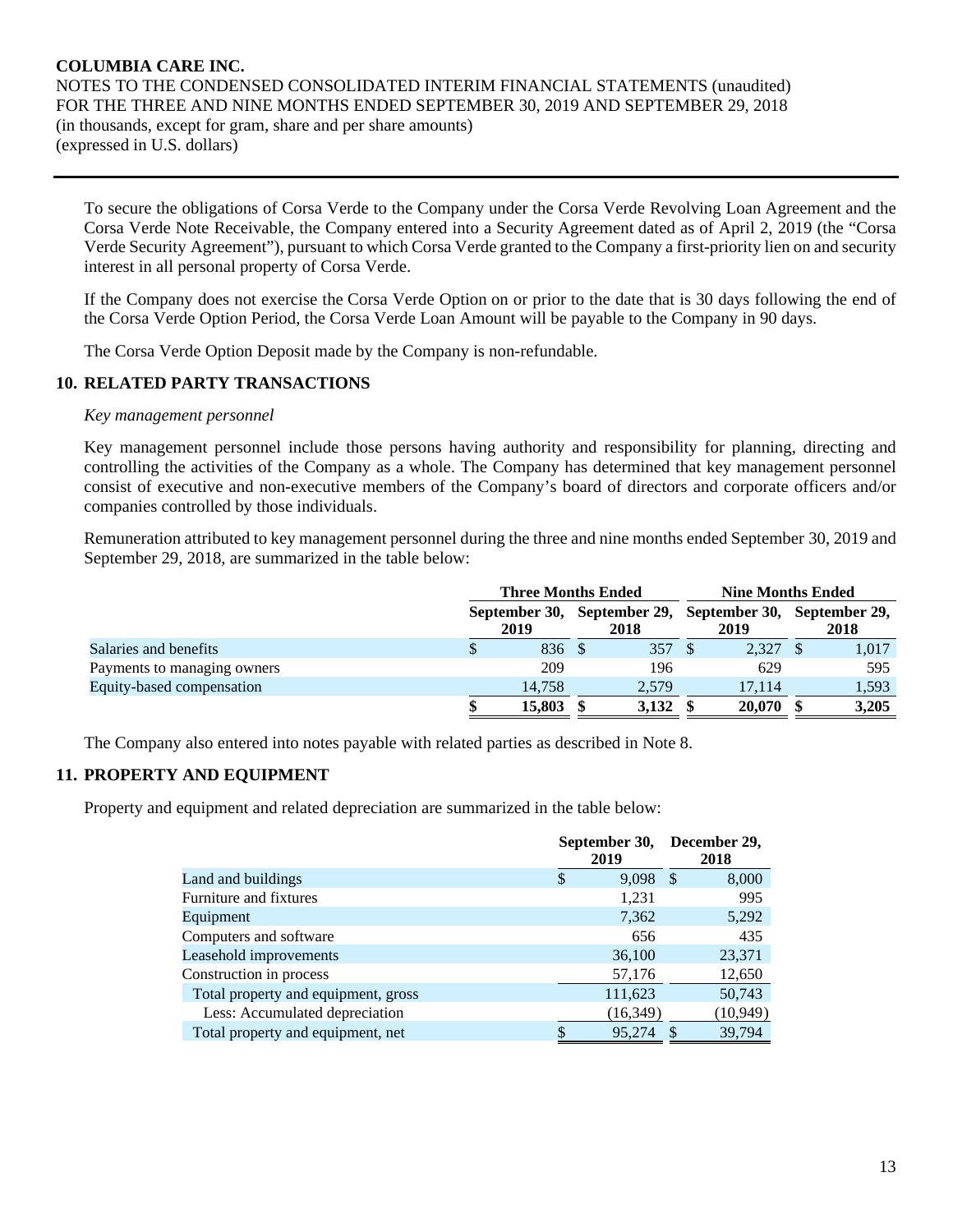NOTES TO THE CONDENSED CONSOLIDATED INTERIM FINANCIAL STATEMENTS (unaudited) FOR THE THREE AND NINE MONTHS ENDED SEPTEMBER 30, 2019 AND SEPTEMBER 29, 2018

(in thousands, except for gram, share and per share amounts) (expressed in U.S. dollars)

|                                 | <b>Land</b> and<br>buildings |               | <b>Furniture</b><br>and fixtures |                    | Equipment                |     | <b>Computers</b><br>and software | Leasehold<br>improvements        |                    | <b>Construction</b><br>in process |                    | <b>Total</b> |
|---------------------------------|------------------------------|---------------|----------------------------------|--------------------|--------------------------|-----|----------------------------------|----------------------------------|--------------------|-----------------------------------|--------------------|--------------|
| Cost                            |                              |               |                                  |                    |                          |     |                                  |                                  |                    |                                   |                    |              |
| As of December 29, 2018         | \$<br>8.000                  | \$            | 995                              | \$                 | 5,292                    | \$  | 435                              | \$<br>23,371                     | \$                 | 12,650                            | \$                 | 50.743       |
| <b>Additions</b>                | 1.098                        |               | 290                              |                    | 1,768                    |     | 188                              | 3.617                            |                    | 54,093                            |                    | 61,054       |
| Disposals                       | —                            |               | (129)                            |                    | $\overline{\phantom{0}}$ |     | (5)                              | (40)                             |                    |                                   |                    | (174)        |
| <b>Transfers</b>                |                              |               | 75                               |                    | 302                      |     | 38                               | 9,152                            |                    | (9,567)                           |                    |              |
| Balance of September 30, 2019   | \$<br>9,098                  |               | 1,231                            | \$                 | 7,362                    | \$  | 656                              | \$<br>36,100                     |                    | 57,176                            | \$                 | 111,623      |
|                                 | <b>Land</b> and<br>buildings |               | <b>Furniture</b><br>and fixtures |                    | Equipment                |     | <b>Computers</b><br>and software | Leasehold<br><i>improvements</i> |                    | <b>Construction</b><br>in process |                    | <b>Total</b> |
| <b>Accumulated depreciation</b> |                              |               |                                  |                    |                          |     |                                  |                                  |                    |                                   |                    |              |
| As of December 29, 2018         | \$<br>(427)                  | $\mathcal{S}$ | (521)                            | \$                 | (1,798)                  | -\$ | (164)                            | \$<br>(8,039)                    | $\mathcal{S}$      |                                   | \$                 | (10, 949)    |
| Depreciation                    | (115)                        |               | (159)                            |                    | (1,026)                  |     | (102)                            | (4,066)                          |                    |                                   |                    | (5, 468)     |
| Disposals                       |                              |               | 63                               |                    |                          |     | 3                                | $\overline{c}$                   |                    |                                   |                    | 68           |
| <b>Transfers</b>                |                              |               |                                  |                    |                          |     |                                  |                                  |                    |                                   |                    |              |
| Balance of September 30, 2019   | \$<br>(542)                  | \$            | (617)                            | \$.                | (2,824)                  | \$  | (263)                            | \$<br>(12, 103)                  | \$                 |                                   | \$                 | (16, 349)    |
|                                 | <b>Land</b> and<br>buildings |               | <b>Furniture</b><br>and fixtures |                    | Equipment                |     | <b>Computers</b><br>and software | Leasehold<br>improvements        |                    | <b>Construction</b><br>in process |                    | <b>Total</b> |
| Cost                            |                              |               |                                  |                    |                          |     |                                  |                                  |                    |                                   |                    |              |
| As of December 30, 2017         | \$<br>7.996                  | \$            | 858                              | \$                 | 2,631                    | \$  | 254                              | \$<br>15.611                     | \$                 | 7,691                             | \$                 | 35.041       |
| <b>Additions</b>                | $\overline{4}$               |               | 259                              |                    | 1.555                    |     | 164                              | 4.418                            |                    | 10.519                            |                    | 16.919       |
| Disposals                       |                              |               | (122)                            |                    | (95)                     |     | (3)                              | (997)                            |                    |                                   |                    | (1,217)      |
| <b>Transfers</b>                |                              |               | $\overline{a}$                   |                    | 1,201                    |     | 20                               | 4,339                            |                    | (5,560)                           |                    |              |
| Balance of December 29, 2018    | \$<br>8.000                  | \$            | 995                              | $\mathbf{\hat{S}}$ | 5,292                    | \$  | 435                              | \$<br>23,371                     | $\mathbf{\hat{S}}$ | 12,650                            | $\mathbf{\hat{S}}$ | 50,743       |
|                                 | Land and<br>buildings        |               | <b>Furniture</b><br>and fixtures |                    | Equipment                |     | <b>Computers</b><br>and software | <b>Leasehold</b><br>improvements |                    | <b>Construction</b><br>in process |                    | <b>Total</b> |
| <b>Accumulated depreciation</b> |                              |               |                                  |                    |                          |     |                                  |                                  |                    |                                   |                    |              |
| As of December 30, 2017         | \$<br>(274)                  | $\mathbb{S}$  | (415)                            | \$                 | (942)                    | -\$ | (76)                             | \$<br>$(5,209)$ \$               |                    |                                   | \$                 | (6,916)      |
| Depreciation                    | (153)                        |               | (216)                            |                    | (940)                    |     | (90)                             | (3,278)                          |                    |                                   |                    | (4,677)      |
| Disposals                       |                              |               | 110                              |                    | 84                       |     | $\overline{2}$                   | 448                              |                    |                                   |                    | 644          |
| <b>Transfers</b>                |                              |               |                                  |                    |                          |     |                                  |                                  |                    |                                   |                    |              |

A reconciliation of the beginning and ending balances of property and equipment are summarized in the tables below:

Total depreciation expense for the three months ended September 30, 2019 and September 29, 2018, was \$2,326 and \$1,238, respectively, which included \$1,159 and \$718 recognized as production costs, respectively, and \$1,167 and \$520 recognized as operating expenses in the condensed consolidated statements of operations, respectively. Total depreciation expense for the nine months ended September 30, 2019 and September 29, 2018, was \$5,468 and \$3,386, which included \$3,099 and \$1,924 recognized as production costs, respectively, and \$2,369 and \$1,462 recognized as operating expenses in the condensed consolidated statements of operations, respectively.

Balance of December 29, 2018 \$ (427) \$ (521) \$ (1,798) \$ (164) \$ (8,039) \$ - \$ (10,949)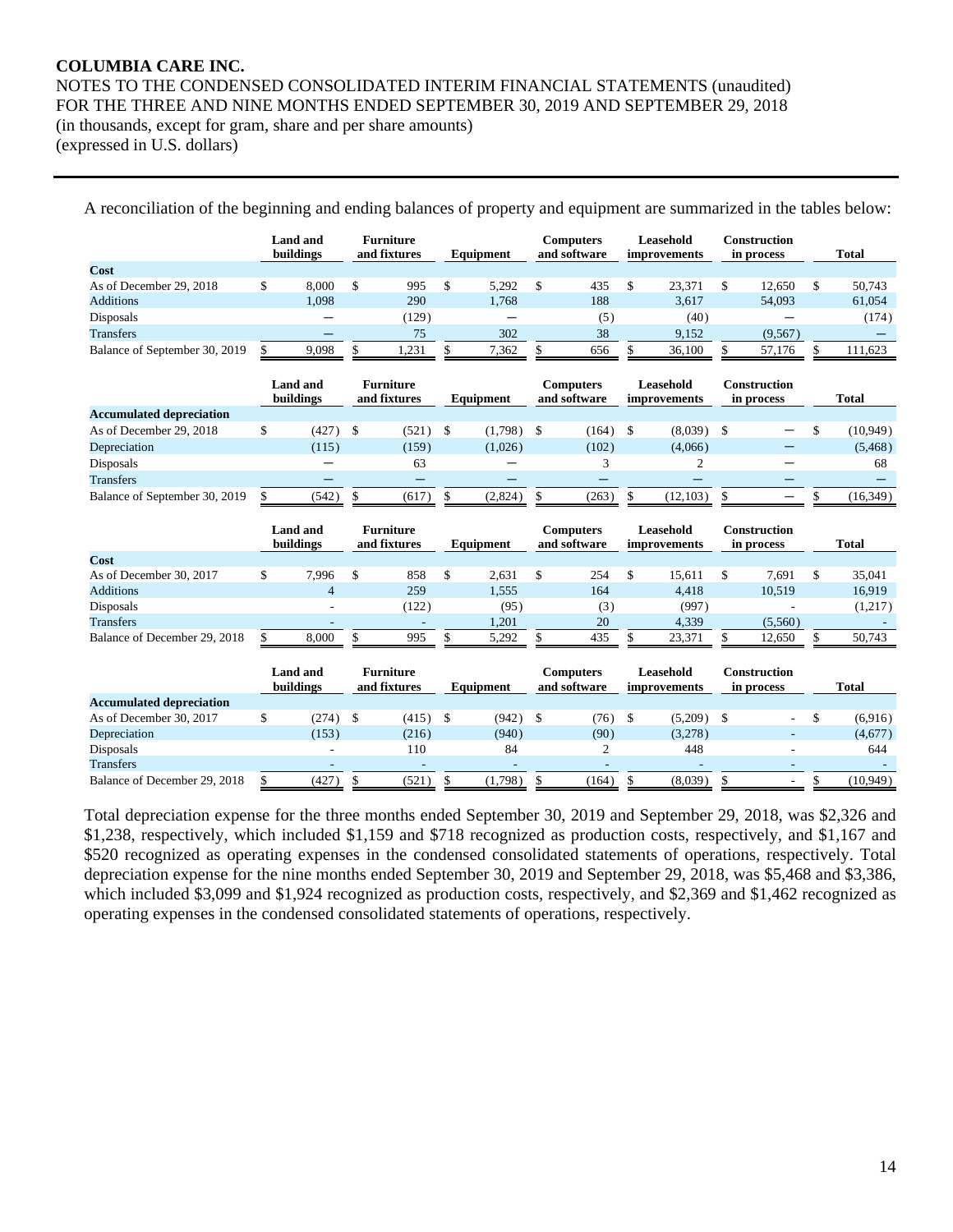# **12. PROMISSORY NOTE RECEIVABLE**

### *9244 Balboa Blvd., LLC ("Balboa")*

During the nine months ended September 30, 2019, Focused Health LLC ("Focused Health"), a consolidated subsidiary of the Company, entered into a lease agreement with the owner of the property and simultaneously issued a secured promissory note ("Balboa Note") with a principal amount of \$2,420. The Balboa Note is secured by the land and building of the leased premises and bears interest at a rate of 4.5%. The Company's principal and interest repayments are offset by the Company's rent payment obligations under the lease agreement with Balboa. The Balboa Note matures in April 2044. The balance outstanding as of September 30, 2019, is \$2,398 of which \$55 is recorded in prepaid expenses and other current assets and \$2,343 is recorded in other non-current assets on the condensed consolidated statements of financial position.

### **13. SHAREHOLDERS' EQUITY**

#### Pre-RTO transactions

#### *Common Units*

Prior to the Acquisition Date, Columbia Care LLC was authorized to issue an unlimited number of common units without par. On the Acquisition Date, Columbia Care LLC had 14,639,112 issued and outstanding common units and profit interests (15,482,850 on a fully-diluted basis). On the Acquisition Date common units and profit interests were converted into common shares and proportionate voting shares.

During the nine months ended September 29, 2018, the Company had the following activity:

- Issued 12,413 common units for a license to cultivate, process and sell cannabis in the state of Florida at a price of \$80.56 per units for \$1,000;
- Recorded \$391 in equity in connection with the 2018 Convertible Debt arrangement;
- Issued 83,345 common units upon the conversion of principal and accrued interest on convertible debt of \$5,807;
- Completed a private placement, issuing an aggregate of 489,155 common units at an average price of \$80.68 per unit for aggregate proceeds of \$39,465. In connection with the private placement, 92,186 warrants were issued with an average exercisable price of \$43.40 over a weighted-average period of 4.6 years;
- Paid \$894 in cash as unit issuance costs in connection with a private offering of 1,868 common units; and
- Warrants were exercised for 12,820 common units at an average per unit price of \$0.01 for nominal gross proceeds.

From December 30, 2018 through the Acquisition Date, the Company had the following activity:

- Issued 27,561 common units upon the conversion of principal and accrued interest on convertible debt of \$2,537. Issued 2,490 common units as unit issuance costs; and
- Warrants were exercised for 159,325 common units at an average per unit price of \$0.01 for \$2.

#### Post-RTO transactions

From the Acquisition Date through September 30, 2019, the Company had the following activity:

• On April 26, 2019, concurrent with the RTO transaction as described in Note 5, the Company completed a brokered private placement, which after issuance costs of \$5,598, resulted in net proceeds of \$114,595. The Company converted 14,639,112 outstanding common units and profit interests into 34,563,850 common shares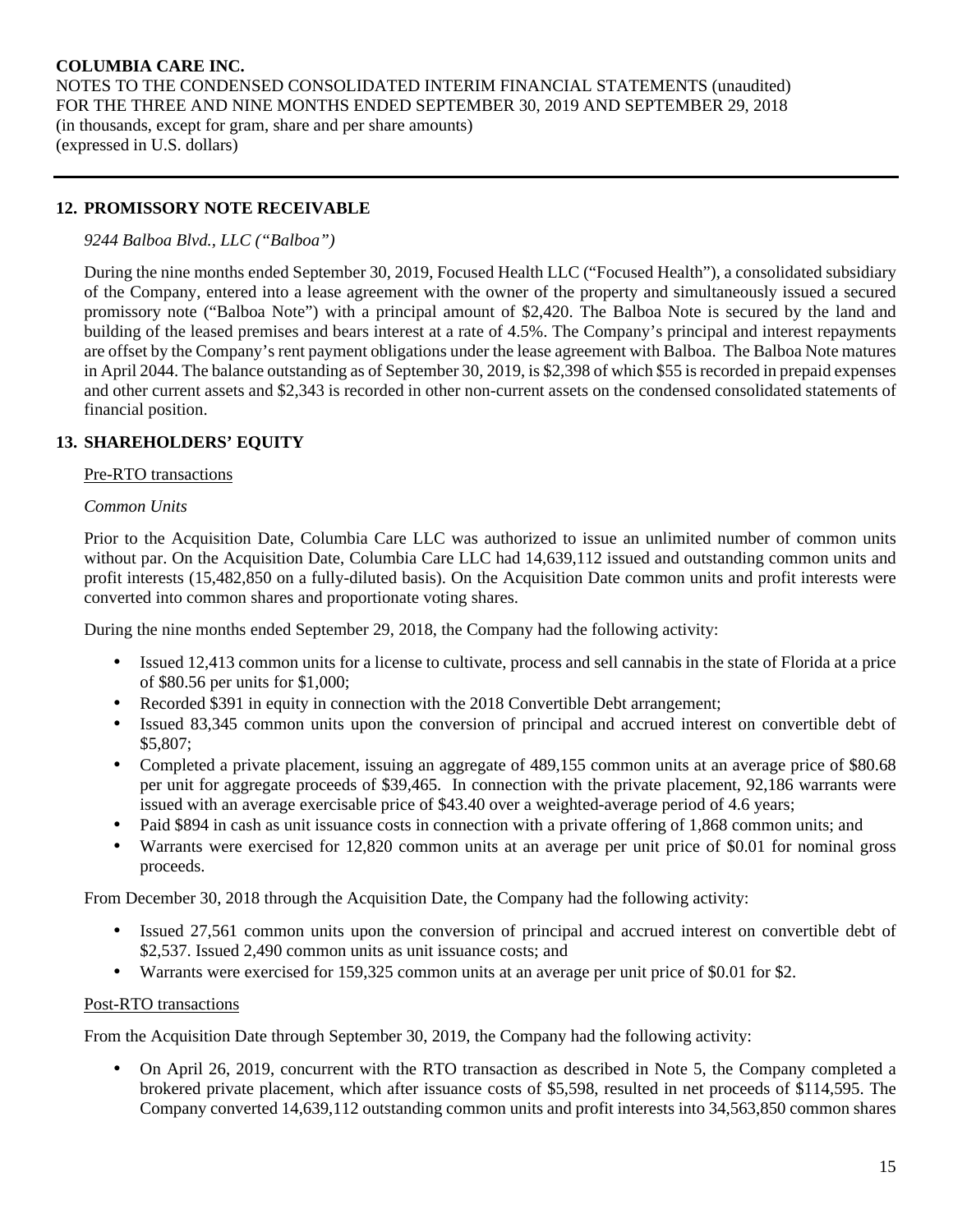NOTES TO THE CONDENSED CONSOLIDATED INTERIM FINANCIAL STATEMENTS (unaudited) FOR THE THREE AND NINE MONTHS ENDED SEPTEMBER 30, 2019 AND SEPTEMBER 29, 2018

(in thousands, except for gram, share and per share amounts) (expressed in U.S. dollars)

> and 1,623,373 proportionate voting shares. In connection with the brokered private placement the Company issued 19,077,096 common shares and the equivalent of 5,394,945 warrants with an exercise price of \$10.35 Canadian Dollars exercisable for five years from the date of issuance. Total consideration for this issuance was \$131,264 and resulted in a listing expense of \$11,071.

- On August 6, 2019, the Company completed its acquisition of the remaining minority interest in its Illinois operation. Total consideration consisted of \$4,400 of which \$2,950 was satisfied by the issuance of 621,239 common shares and the remaining \$1,450 is expected to be satisfied during the fourth quarter of 2019 with the issuance of shares.
- Issued 62,124 common shares to consultants for services provided. Issued 23,230 common shares to employees as compensation.
- Repurchased and cancelled 236,900 common shares with the use of \$1,015 proceeds under the Company's share repurchase program.

#### *Authorized*

Authorized share capital consists of (i) an unlimited number of common shares without par (ii) an unlimited number of proportionate voting shares without par, and (iii) an unlimited number of preferred shares.

The common shares and proportionate voting shares (together, the "Shares") have the same rights and are equal in all respects. The Company treats the Shares as if they were a single class.

#### *Conversion Rights and Transfers*

Issued and outstanding proportionate voting shares, including fractions thereof, may at any time, subject to certain conditions, at the option of the holder, be converted into common shares at a ratio of 100 common shares per proportionate voting share with fractional proportionate voting shares convertible into common shares at the same ratio. Further, the Company's board of directors may determine in the future that it is no longer advisable to maintain the proportionate voting shares as a separate class of shares and may cause all of the issued and outstanding proportionate voting shares to be converted into common shares at a ratio of 100 common shares per proportionate voting share with fractional proportionate voting shares convertible into common shares at the same ratio and the Company shall not be entitled to issue any additional proportionate voting shares thereafter.

The ability to convert proportionate voting shares into common shares is subject to certain conditions in order to maintain the Company's status as a foreign private issuer under U.S. securities laws. Unless otherwise waived by the Company, the right to convert the proportionate voting shares is subject to the condition that the aggregate number of Shares held of record, directly or indirectly, by residents of the United States (as determined in accordance with Rules 3b-4 and 12g3-2(a) under the Securities Exchange Act of 1934, as amended) may not exceed forty percent (40%) of the aggregate number of Shares issued and outstanding after giving effect to such conversions.

#### *Rights*

Holders of Shares are entitled to one vote on all matters submitted to a vote of the Company's shareholders. Holders of Shares are entitled to receive dividends, as may be declared by the Company's board of directors. As of September 30, 2019, and December 29, 2018, no cash dividends had been declared or paid.

#### *Treasury Shares*

In connection with the RTO and the issuance of Shares to employees, the Company withheld shares that were previously issued to satisfy certain shareholders' U.S. federal income tax requirements and made a payment on their behalf in the amount of \$919.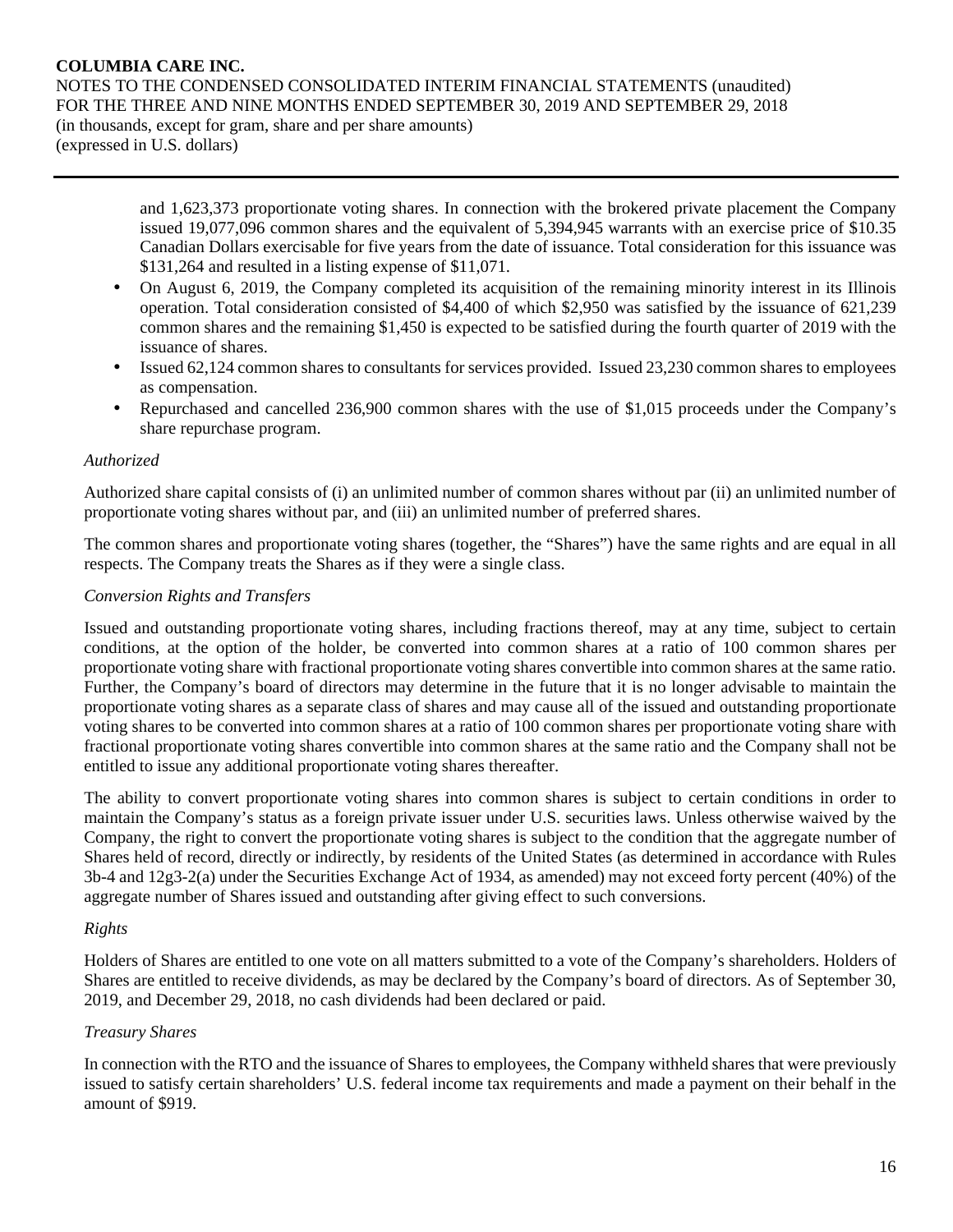NOTES TO THE CONDENSED CONSOLIDATED INTERIM FINANCIAL STATEMENTS (unaudited) FOR THE THREE AND NINE MONTHS ENDED SEPTEMBER 30, 2019 AND SEPTEMBER 29, 2018 (in thousands, except for gram, share and per share amounts) (expressed in U.S. dollars)

The table below details the changes in Shares outstanding by class:

|                                         | Common<br><b>Shares</b> | <b>Proportionate</b><br><b>Voting Shares</b><br>(as converted) | <b>Shares</b><br><b>Held</b> in<br><b>Treasury</b> | <b>Preferred</b><br><b>Shares</b> |
|-----------------------------------------|-------------------------|----------------------------------------------------------------|----------------------------------------------------|-----------------------------------|
| <b>Balance at December 29, 2018</b>     |                         |                                                                | $\overline{\phantom{0}}$                           |                                   |
| Existing unitholders transfer           | 34,563,850              | 162, 337, 268                                                  | ۰                                                  |                                   |
| Private placement                       | 19,077,096              |                                                                |                                                    |                                   |
| Issuance of shares                      | 85,354                  |                                                                | $\qquad \qquad \blacksquare$                       |                                   |
| Minority buyouts                        | 621.239                 |                                                                | $\overline{\phantom{0}}$                           |                                   |
| Share conversion                        | 10,645,123              | (10, 645, 123)                                                 |                                                    |                                   |
| Cancellation of restricted stock awards |                         | (108, 245)                                                     | $\overline{\phantom{0}}$                           |                                   |
| Repurchase of shares                    | (236,900)               |                                                                | 140,952                                            |                                   |
| <b>Balance at September 30, 2019</b>    | 64,755,762              | 151,583,900                                                    | 140,952                                            |                                   |

# **14. WARRANTS**

As of September 30, 2019, outstanding equity-classified warrants to purchase common shares consisted of the following:

|                         | <b>Number of Shares</b>       | <b>Exercise Price</b> |       |                   |
|-------------------------|-------------------------------|-----------------------|-------|-------------------|
| <b>Date Exercisable</b> | <b>Issued and Exercisable</b> | (Canadian Dollars)    |       | <b>Expiration</b> |
| December 6, $2016$      | 3,845,023                     | <sup>\$</sup>         | 2.22  | December 6, 2019  |
| July 1, 2017            | 1,152,191                     | \$                    | 5.71  | July 1, 2020      |
| May 8, 2018             | 921,753                       | <sup>\$</sup>         | 5.71  | May 8, 2021       |
| October 1, 2018         | 648,783                       | S                     | 8.12  | October 1, 2025   |
| October 1, 2018         | 4,855,639                     | <sup>\$</sup>         | 8.12  | October 1, 2020   |
| October 17, 2018        | 809,272                       | S                     | 8.12  | October 17, 2020  |
| November 7, 2018        | 2,427,818                     | <sup>\$</sup>         | 8.12  | November 7, 2020  |
| June 30, 2019           | 5,394,945                     | S                     | 10.35 | April 26, 2024    |
|                         | 20.055.424                    |                       |       |                   |

Warrant activity for each reporting period is summarized in the table below:

|                                         | <b>Shares</b>                |              |                                                          |                              | <b>Units</b> |                                                             |  |  |
|-----------------------------------------|------------------------------|--------------|----------------------------------------------------------|------------------------------|--------------|-------------------------------------------------------------|--|--|
|                                         | Number of<br><b>Warrants</b> |              | Weighted average<br>exercise price<br>(Canadian Dollars) | Number of<br><b>Warrants</b> |              | <b>Weighted average</b><br>exercise price<br>(U.S. Dollars) |  |  |
| <b>Balance as of December 30, 2017</b>  | $\sim$                       | \$           | ۰                                                        | 664,644                      | -S           | 24.43                                                       |  |  |
| <b>Issued</b>                           |                              |              |                                                          | 796.485                      |              | 72.91                                                       |  |  |
| Exercised                               |                              |              |                                                          | (122, 416)                   |              | 0.01                                                        |  |  |
| Expired                                 |                              |              |                                                          |                              |              |                                                             |  |  |
| <b>Balance as of December 29, 2018</b>  | $\omega$ .                   | $\mathbf{s}$ |                                                          | 1,338,713                    | $\mathbf{s}$ | 55.50                                                       |  |  |
| Issued                                  | 5,394,945                    |              | 10.35                                                    |                              |              |                                                             |  |  |
| Exercised                               | $\overline{\phantom{0}}$     |              |                                                          | (210, 858)                   |              | 22.46                                                       |  |  |
| Expired                                 |                              |              |                                                          |                              |              |                                                             |  |  |
| Conversion from warrant units to        |                              |              |                                                          |                              |              |                                                             |  |  |
| warrant shares                          | 14,660,479                   |              | 6.23                                                     | (1,127,855)                  |              | 61.63                                                       |  |  |
| <b>Balance as of September 30, 2019</b> | 20,055,424                   |              | 7.34                                                     |                              |              |                                                             |  |  |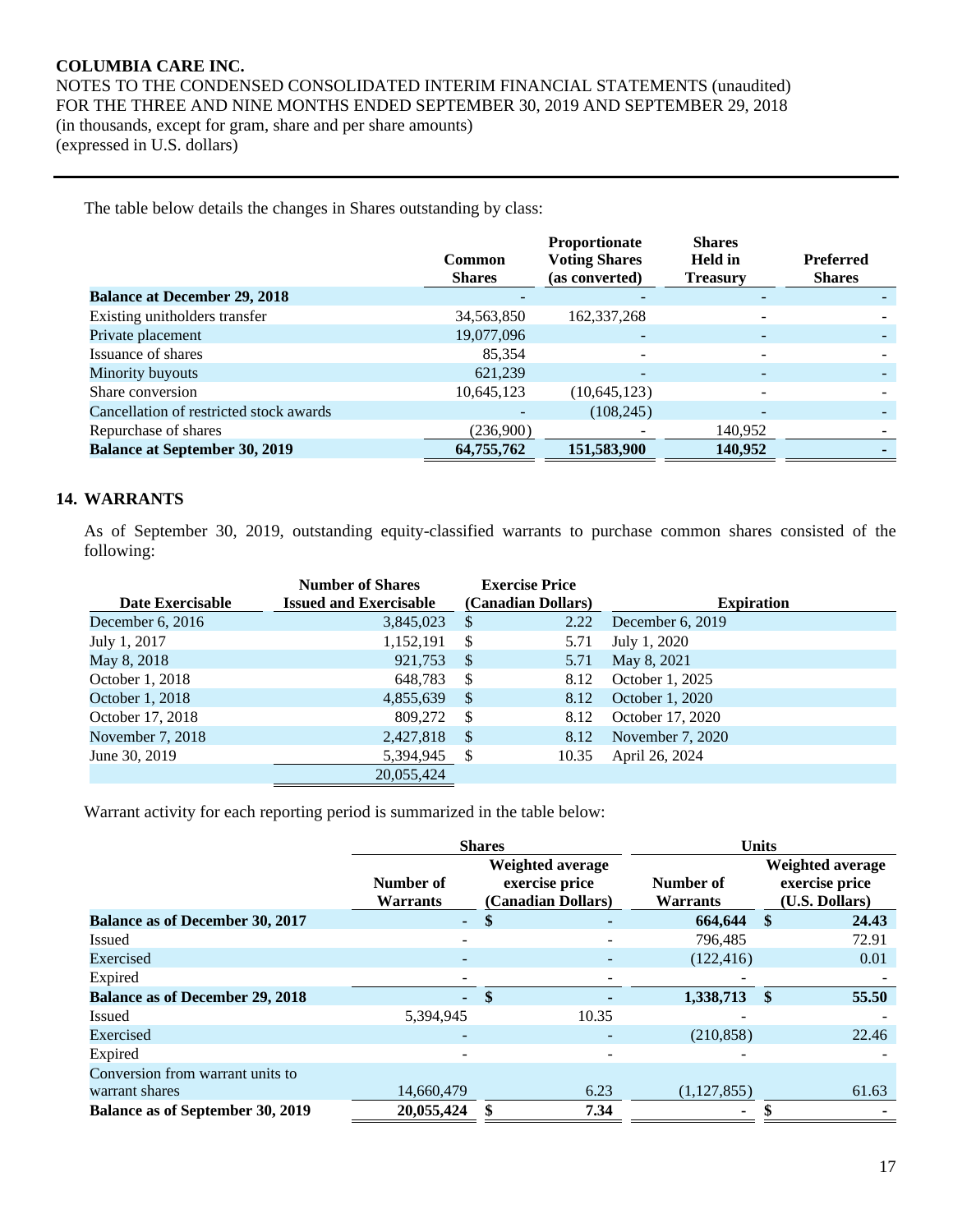During the nine months ended September 30, 2019, and prior to the RTO, 51,140 unit warrants were exercised for 51,140 common units for proceeds of \$2, and 159,718 warrants were converted to 108,185 common units in a cashless exercise.

# **15. SHARE-BASED PAYMENT ARRANGEMENTS**

# *Omnibus Long-Term Incentive Plan (equity settled)*

On April 26, 2019, the Company adopted a long-term incentive plan ("LTIP") to allow for a variety of equity-based awards that provide different types of incentives to be granted to the Company's executive officers, directors, employees and consultants (options, stock appreciation rights ("SARs"), performance share units ("PSUs"), restricted stock units ("RSUs") and deferred share units ("DSUs")). Options, SARs, PSUs, RSUs and DSUs are collectively referred to herein as "Awards". Each Award will represent the right to receive common shares and in the case of SARs, PSUs, RSUs and DSUs, common shares or cash, in each case in accordance with the terms of the LTIP.

Under the terms of the LTIP, the Company's board of directors may grant Awards to the Chief Executive Officer and Executive Chairman of the Company and will review and approve the grant of Awards recommended by the Chief Executive Officer to other eligible participants. Participation in the LTIP is voluntary and if an eligible participant agrees to participate, the grant of Awards will be evidenced by a grant agreement with each such participant. The interest of any participant in any Award is not assignable or transferable, whether voluntary, involuntary, by operation of law or otherwise, other than by will or the laws of descent and distribution.

The maximum number of common shares reserved for issuance, in the aggregate, under the LTIP is 10% of the aggregate number of common shares (assuming the conversion of all proportionate voting shares to common shares) issued and outstanding from time to time.

# *Restricted stock units*

The Company estimates the fair value of each RSU award on its measurement date using the current market price of the Shares.

A summary of RSU activity for the nine months ended September 30, 2019 is presented below:

|                                               |               | Weighted-Average             |
|-----------------------------------------------|---------------|------------------------------|
|                                               | <b>Shares</b> | <b>Grant Date Fair Value</b> |
| Outstanding at beginning of period            |               | - \$                         |
| Granted                                       | 5,035,182     | 6.80                         |
| Deferred compensation units converted to RSUs | 3,488,244     | 4.10                         |
| Outstanding at end of period                  | 8,523,426     | 5.70                         |

Equity-based compensation related to RSUs issued was \$7,552 and \$10,213 for the three and nine months ended September 30, 2019, respectively.

# *Performance share units*

On April 29, 2019, the Company granted total stockholder return awards ("TSR Awards") that include three-year and five-year market conditions, with corresponding performance measurement periods of three and five years. Vesting of the TSR Awards is based on the Company's level of attainment of specified TSR targets relative to the appreciation of the Company's common shares for the respective three-year and five-year periods and is also subject to the continued employment of the grantees.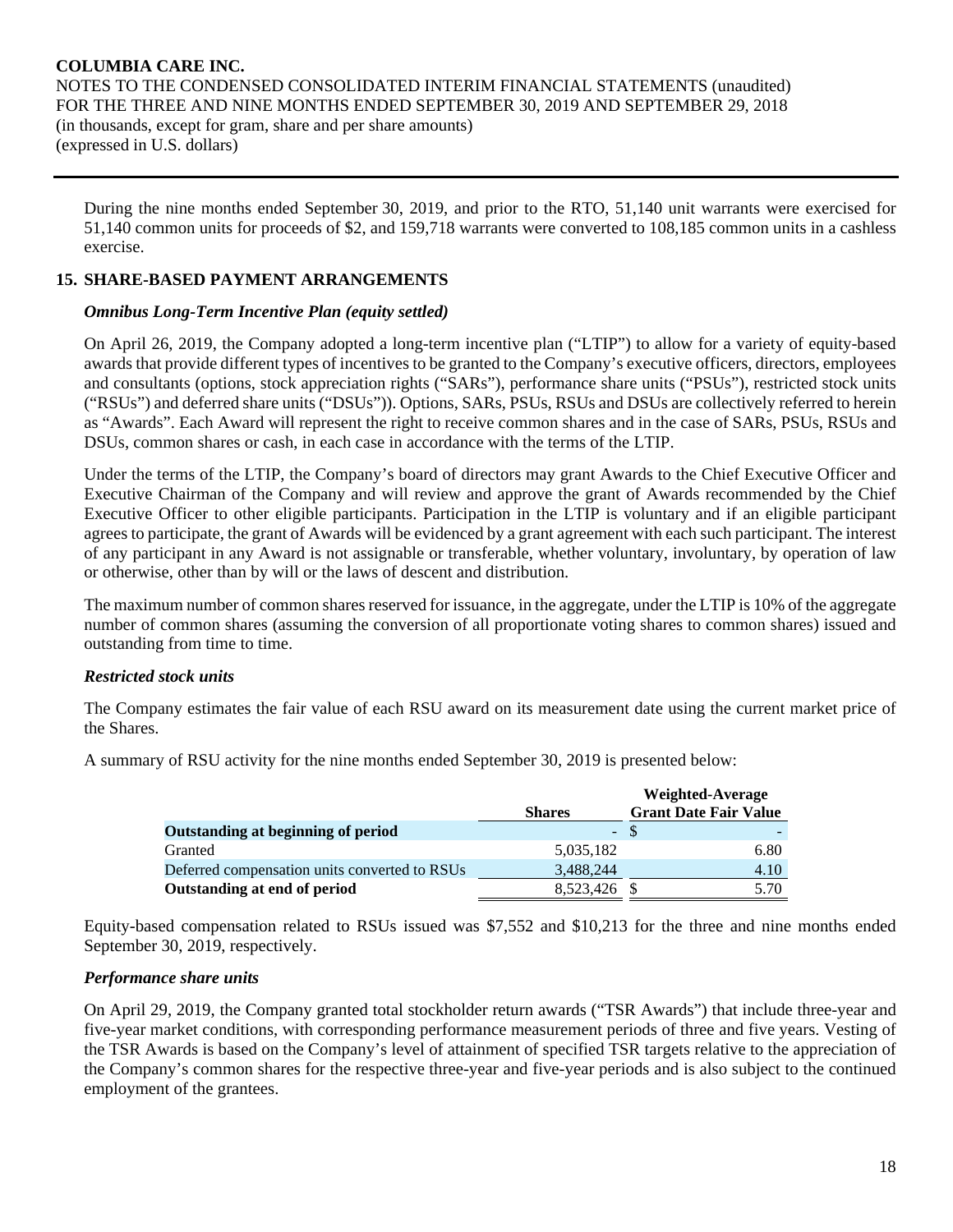The fair value of these awards was determined using a Monte Carlo Simulation valuation model with the following weighted average inputs:

| Expected volatility     | 70.00%   |
|-------------------------|----------|
| Expected life           | 4.15     |
| Expected dividends      | $0.00\%$ |
| Risk-free interest rate | 1.55%    |

The Company also granted PSUs that will vest on the achievement of internal performance targets. The Company monitors the probability of achieving the performance targets on a quarterly basis and may adjust periodic compensation expense accordingly.

A summary of PSU activity for the nine months ended September 30, 2019 is presented below:

|                                    |               | Weighted-Average             |
|------------------------------------|---------------|------------------------------|
|                                    | <b>Shares</b> | <b>Grant Date Fair Value</b> |
| Outstanding at beginning of period |               | - \$                         |
| Granted                            | 5.489.794     | 5.48                         |
| Outstanding at end of period       | 5,489,794 \$  | 5.48                         |

Equity-based compensation related to PSUs issued was \$1,918 and \$3,210 for the three and nine months ended September 30, 2019, respectively.

#### *Stock Options*

The fair value of each stock option is estimated using the Black-Scholes option pricing model. The weighted average of inputs used in the measurement of the grant date fair value of the stock options for the nine months ended September 30, 2019, are summarized in the table below:

| Fair value at grant date (Canadian Dollars)   | <sup>2</sup> | 10.90    |
|-----------------------------------------------|--------------|----------|
| Strike price at grant date (Canadian Dollars) | S            | 10.90    |
| Expected volatility                           |              | 70.00%   |
| Expected life                                 |              | 6.25     |
| Expected dividends                            |              | $0.00\%$ |
| Risk-free interest rate                       |              | 1.59%    |

Stock option awards under the LTIP are granted with an exercise price equal to the fair value of the Company's common stock at the date of grant. All option awards have a ten-year contractual term and vest over four years.

A summary of option activity for the nine months ended September 30, 2019 is presented below:

|                                    | <b>Stock</b><br>Options | Weighted-Average<br><b>Exercise Price</b><br>(Canadian Dollars) | Weighted-Average<br><b>Remaining Contractual</b><br>Term (Years) | Aggregate<br><b>Intrinsic</b><br><b>Value</b> |
|------------------------------------|-------------------------|-----------------------------------------------------------------|------------------------------------------------------------------|-----------------------------------------------|
| Outstanding at beginning of period | -                       | $\overline{\phantom{a}}$                                        |                                                                  |                                               |
| Granted                            | 55.384                  | 10.90                                                           |                                                                  |                                               |
| Outstanding at end of period       | 55.384                  | 10.90                                                           | 9.6                                                              |                                               |

Equity-based compensation expense related to stock options issued was \$40 and \$66 for the three and nine months ended September 30, 2019, respectively.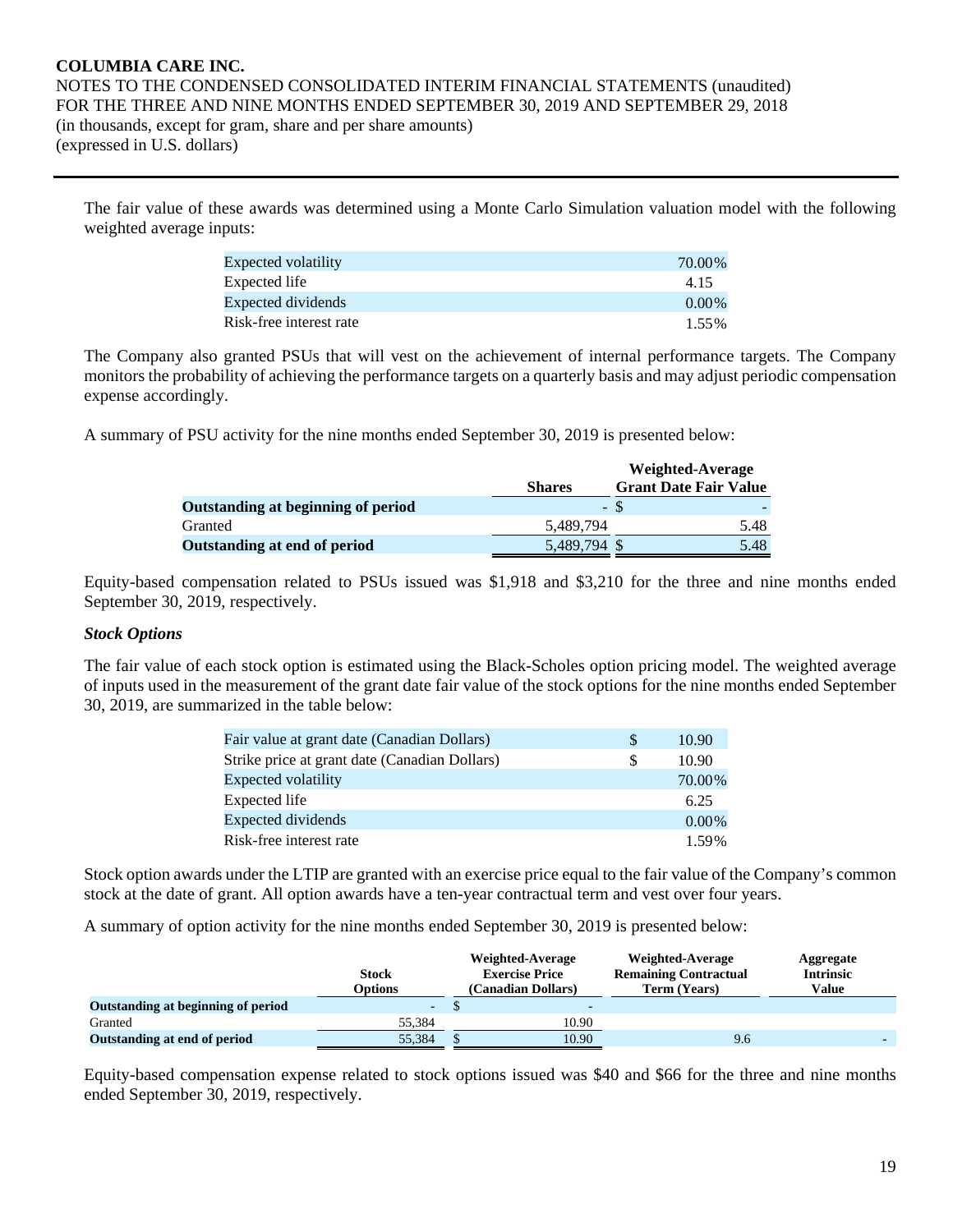#### *Common Shares*

During the three and nine months ended September 30, 2019, the Company granted 85,354 common shares to employees and consultants. Equity-based compensation related to common shares issued was \$457 for the three and nine months ended September 30, 2019.

### *Unit programs (equity settled)*

In May 2016, the Company adopted the Capital Accumulation Plan ("the CAP Plan"), which provided employees and operating partners with a mechanism to participate in increases in value of the Company.

Grants of CAP units contained a unit of equity which participates in proceeds from liquidation or sale of the Company beyond a "threshold amount", which is similar to a strike price for a stock option. The Company utilized a third-party expert to determine the equity value of the Company. The threshold amount stated in grants of CAP units was determined by estimating the liquidation value of the Company at the grant date. As a result, holders of vested CAP units could receive value equal to the difference between: (i) the future value of the Company; and (ii) the threshold amount.

The fair value of each CAP unit was estimated using the Black-Scholes option pricing model. The weighted average of inputs used in the measurement of the grant date fair value of the CAP Units for the nine months ended September 29, 2018 are summarized in the table below:

| Fair value at grant date   | S | 85.59    |
|----------------------------|---|----------|
| Strike price at grant date | S | 77.31    |
| <b>Expected volatility</b> |   | 70.00%   |
| Expected life              |   | 6.25     |
| <b>Expected dividends</b>  |   | $0.00\%$ |
| Risk-free interest rate    |   | 2.95%    |

The Company did not grant any CAP units during the nine months ended September 30, 2019.

As of the Acquisition Date, holders of CAP units received replacement stock-based awards. The CAP units were converted into time-based restricted Shares ("RSAs") based on the intrinsic value of the Company if it was liquidated at the close of business. The value of the replacement stock-based awards was designed to generally preserve the intrinsic value of the replaced awards immediately prior to the merger. Such RSAs remain subject to the same continuing restrictions applicable to the original CAP units. The Company did not recognize any incremental expense in connection with the conversion of CAP units to RSAs.

The number of units outstanding under the CAP Plan were as follows:

|                                    | <b>Nine Months Ended</b><br><b>September 30, 2019</b> |    |                                             | <b>Year Ended</b><br><b>December 29, 2018</b> |     |                                             |
|------------------------------------|-------------------------------------------------------|----|---------------------------------------------|-----------------------------------------------|-----|---------------------------------------------|
|                                    | <b>Units</b>                                          |    | Weighted-Average<br><b>Threshold Amount</b> | <b>Units</b>                                  |     | Weighted-Average<br><b>Threshold Amount</b> |
| Outstanding at beginning of period | 641,548                                               | \$ | 51.05                                       | 467,668                                       | -\$ | 34.01                                       |
| Units granted                      |                                                       |    |                                             | 258,859                                       |     | 77.92                                       |
| Units forfeited                    | (3,336)                                               |    | 67.49                                       | (84,979)                                      |     | 37.63                                       |
| Units converted to RSAs            | (638, 212)                                            |    | 51.50                                       |                                               |     |                                             |
| Outstanding at end of period       | ۰.                                                    |    |                                             | 641,548                                       |     | 51.05                                       |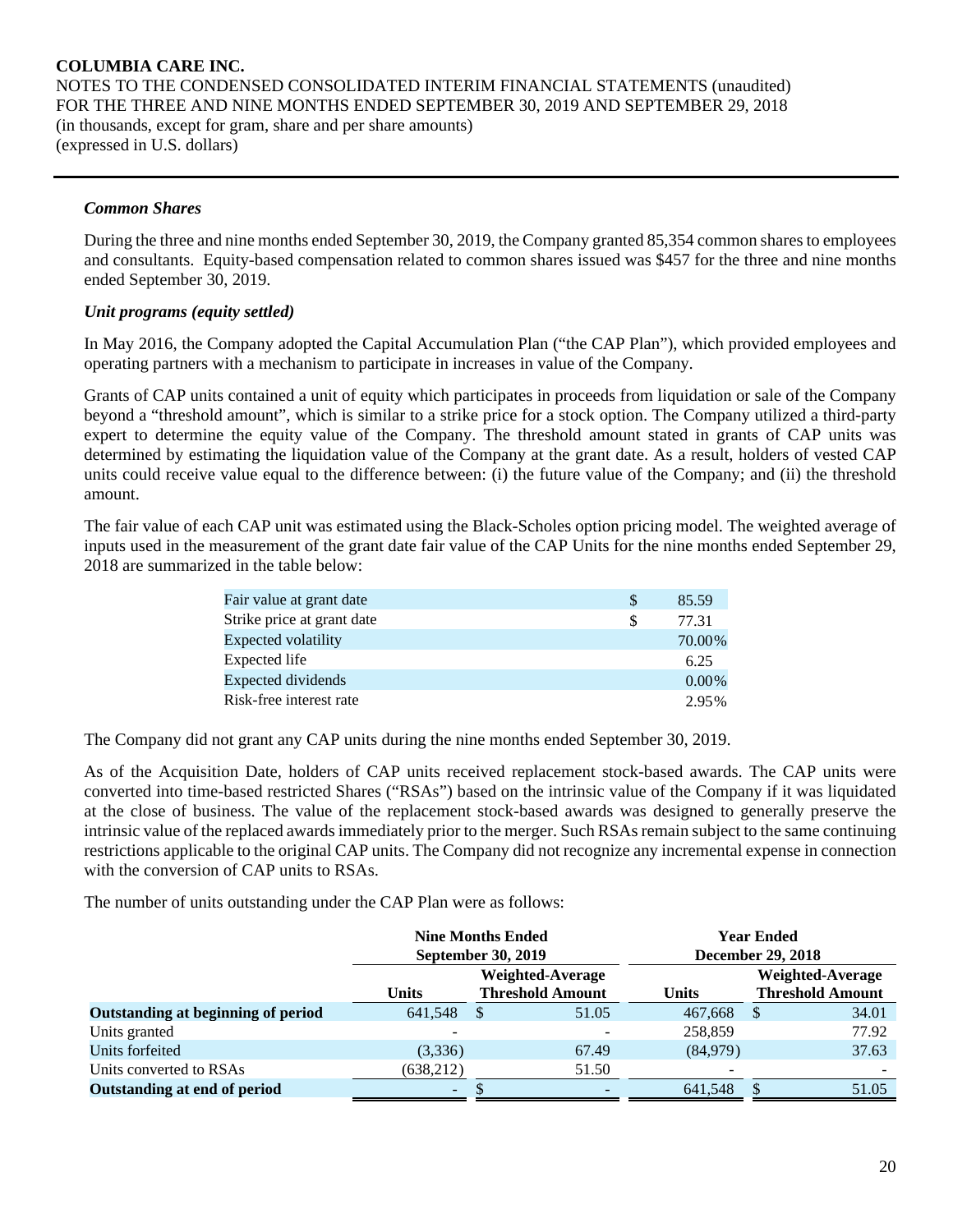A summary of RSA activity for the nine months ended September 30, 2019 is presented below:

|                                    |               | Weighted-Average             |
|------------------------------------|---------------|------------------------------|
|                                    | <b>Shares</b> | <b>Grant Date Fair Value</b> |
| Outstanding at beginning of period | - \$          |                              |
| CAP units converted to RSAs        | 4,541,835     | 7.63                         |
| Forfeited                          | (108, 245)    | 12.21                        |
| Outstanding at end of period       | 4,433,590     | 7.52                         |

Equity-based compensation expense related to the Company's CAP units and RSAs was \$1,421 and \$2,722 for the three months ended September 30, 2019 and September 29, 2018, respectively, and \$5,090 and \$4,826 for the nine months ended September 30, 2019 and September 29, 2018, respectively.

# *Unit programs (liability settled)*

In May 2016, the Company adopted the Income Incentive Plan ("the IIP Plan"), which provides deferred compensation to designated employees and operating partners (the "IIP units").

IIP units represented a right to receive a payment, subject to dilutive effect of equity issuances, in the future equal to the lesser of the Company's liquidation value based on the lower of: (i) value on the date of a qualifying sale of the Company or (ii) value on the date that the IIP unit is granted (the "IIP Grant Date").

The initial recognition and measurement of the IIP units were based on the Company's liquidation value per outstanding common unit as of the IIP Grant Date. Until payment of the IIP units, adjustments would be made each reporting period for any changes in the Company's liquidation value, only if the Company's liquidation value was less than its liquidation value on the IIP Grant Date.

The Company generally relied on the analyses performed by third-party experts to determine the value of the Company, in order to determine the Company's liquidation values.

In September 2019, holders of IIP units received replacement stock-based units. The IIP units were converted into RSUs based on the intrinsic value of the Company if it was liquidated at the close of business. The value of the replacement share-based units was designed to generally preserve the intrinsic value of the replaced awards immediately prior to the conversion. Such RSUs remain subject to the same continuing restrictions applicable to the original IIP units. The Company did not recognize any incremental expense in connection with the conversion of IIP units to RSUs. Upon such conversion the Company reclassified deferred compensation of \$15,308 into shareholders' equity.

The number of units outstanding under the IIP Plan are summarized in the table below:

|                                    | <b>Nine Months Ended</b><br><b>September 30, 2019</b> |                          |       | <b>Year Ended</b><br><b>December 29, 2018</b> |                          |       |  |  |
|------------------------------------|-------------------------------------------------------|--------------------------|-------|-----------------------------------------------|--------------------------|-------|--|--|
|                                    | Weighted-Average                                      |                          |       | Weighted-Average                              |                          |       |  |  |
|                                    | <b>Units</b>                                          | <b>Liquidation Value</b> |       | <b>Units</b>                                  | <b>Liquidation Value</b> |       |  |  |
| Outstanding at beginning of period | 629,277                                               | \$                       | 51.29 | 467,668                                       | S                        | 34.01 |  |  |
| Units granted                      |                                                       |                          |       | 246,588                                       |                          | 79.89 |  |  |
| Units forfeited                    | (23,612)                                              |                          | 61.98 | (84,979)                                      |                          | 37.17 |  |  |
| Units converted to RSUs            | (605, 665)                                            |                          | 50.50 | $\overline{\phantom{0}}$                      |                          |       |  |  |
| Outstanding at end of period       | ۰.                                                    |                          |       | 629,277                                       |                          | 51.29 |  |  |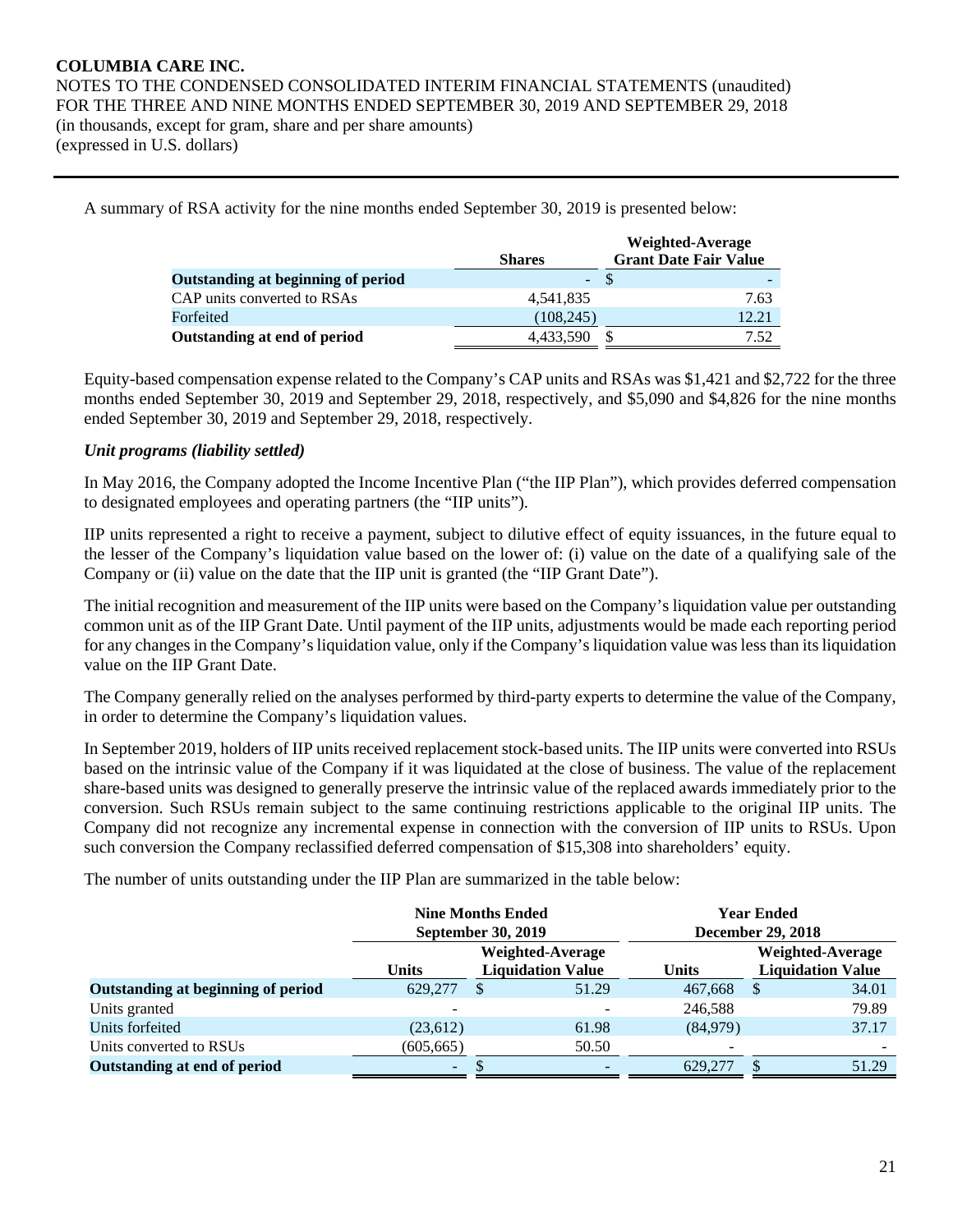Deferred compensation expense related to the Company's IIP units was \$1,761 and \$1,588 for the three months ended September 30, 2019 and September 29, 2018, respectively, and \$5,502 and \$3,692 for the nine months ended September 30, 2019 and September 29, 2018, respectively.

At December 29, 2018, the Company recorded liabilities of \$9,805 related to deferred compensation of IIP units.

# **16. EARNINGS PER SHARE**

Basic and diluted net loss per share attributable to the Company was calculated as follows:

|                                                         | <b>Three Months Ended</b> |               |               | <b>Nine Months Ended</b> |               |                |               |               |
|---------------------------------------------------------|---------------------------|---------------|---------------|--------------------------|---------------|----------------|---------------|---------------|
|                                                         | September 30,             |               | September 29, |                          | September 30, |                | September 29, |               |
|                                                         |                           | 2019          |               | 2018                     |               | 2019           |               | 2018          |
| Numerator:                                              |                           |               |               |                          |               |                |               |               |
| Net loss                                                | \$                        | $(19,862)$ \$ |               | $(5,314)$ \$             |               | $(78, 712)$ \$ |               | (19,241)      |
| Less: Net loss attributable to non-controlling interest |                           | (1,599)       |               | (368)                    |               | (1,947)        |               | (835)         |
| Net loss attributable to shareholders                   |                           | (18, 263)     |               | (4,946)                  |               | (76, 765)      |               | 18,406)       |
|                                                         |                           |               |               |                          |               |                |               |               |
| Denominator:                                            |                           |               |               |                          |               |                |               |               |
| Weighted average shares outstanding - basic and diluted |                           | 216,269,530   |               | 163, 352, 801            |               | 207,729,060    |               | 161, 564, 898 |
| Loss per share - basic and diluted                      |                           | (0.08)        |               | (0.03)                   |               | (0.37)         |               | (0.11)        |

The Company's potentially dilutive securities, which include warrants to purchase Shares, have been excluded from the computation of diluted net loss per share for the three and nine months ended September 30, 2019 and September 29, 2018, as the inclusion would have reduced the net loss per share and therefore would have an anti-dilutive effect. Prior periods have been converted into post-merger Shares for comparability.

# **17. COMMITMENTS AND CONTINGENCIES**

#### *Leases*

The Company leases its facilities under operating leases that provide for the payment of real estate taxes and other operating costs in addition to normal rent.

Key movements relating to lease balances are presented below:

| Carrying amount, January 1, 2019    | 35,070  |
|-------------------------------------|---------|
| Additions to leased assets          | 11.607  |
| <b>Amortization charges</b>         | (4.521) |
| Carrying amount, September 30, 2019 | 42,156  |

The Company's real estate leases typically have terms of 1–10 years. Some leases for office space include extension options exercisable up to one year before the end of the cancellable lease term. Typically, the option to renew the lease is for an additional period of the same duration after the end of the contract term and are at the option of the Company as lessee. Lease payments are in substance fixed, and the Company had no leases which contained variable lease payments. Most real estate leases include annual escalation clauses with reference to an index or contractual rate.

The Company leases vehicles and equipment with a standard lease term of 4 years. The Company does not purchase or guarantee the value of leased vehicles. In some cases, the Company leases furniture and office equipment with terms of 1–3 years. The Company considers these assets to be of low-value or short-term in nature and therefore no right-of use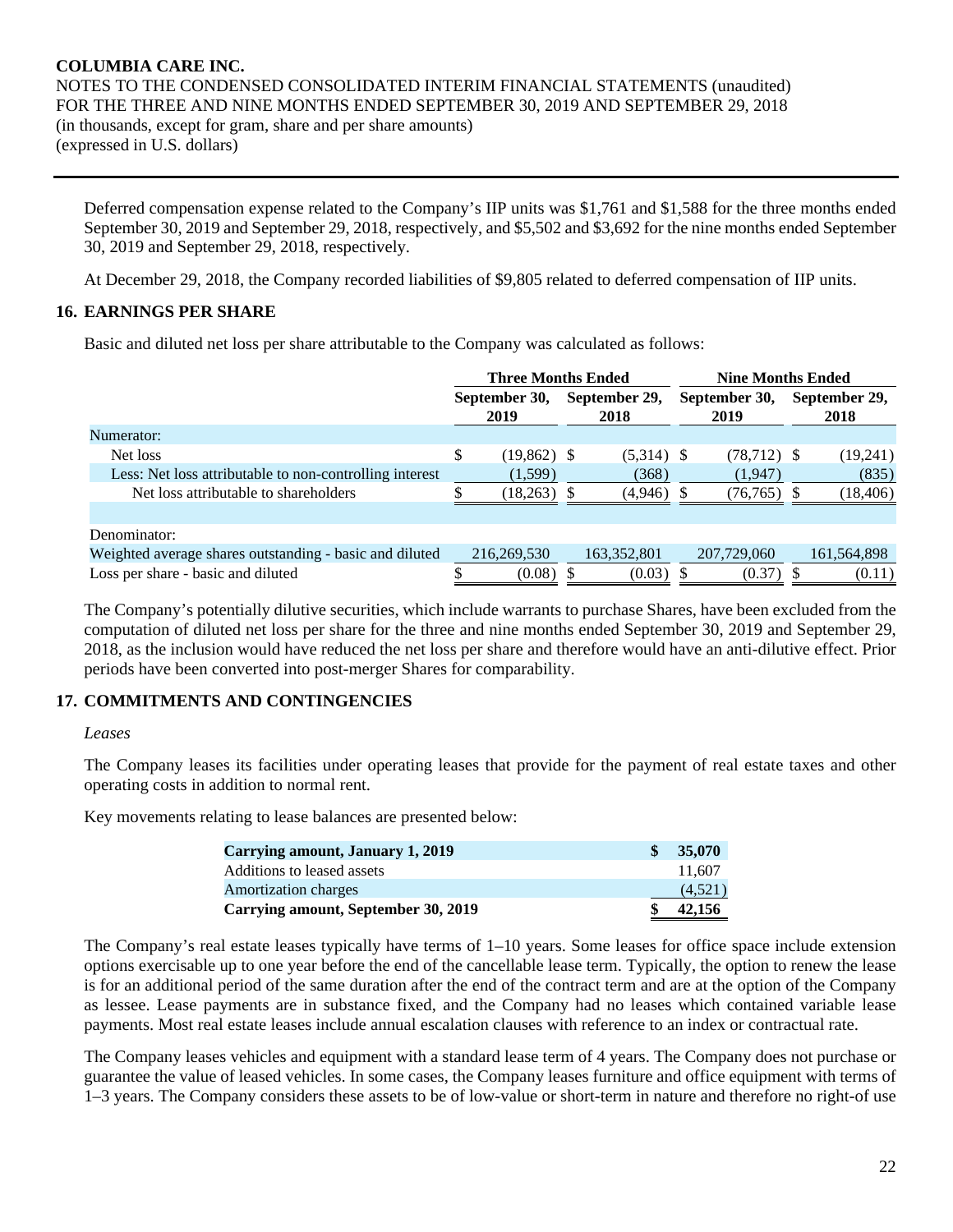assets and lease liabilities are recognized for these leases. Expenses recognized relating to short-term leases and leases of low value during the nine months ended September 30, 2019 was immaterial.

The following table summarizes the Company's future undiscounted lease payments as of September 30, 2019.

|                                         | <b>Scheduled</b> |
|-----------------------------------------|------------------|
| Period                                  | <b>Payments</b>  |
| Due in Year 1                           | S<br>8,613       |
| Due in Years 2-5                        | 28,032           |
| Due in $5+$ Years                       | 20,594           |
| Total undiscounted lease liability      | 57,239           |
| Impact of discount                      | 13,406           |
| Lease liability at September 30, 2019   | 43,833           |
| Less current portion of lease liability | 5,804            |
| Long-term portion                       | 38,029<br>\$     |

The above table excludes \$5,207 of legally binding minimum lease payments for leases signed but not yet commenced as of September 30, 2019.

The total interest expense on lease liabilities and the total cash outflow for the three months ended September 30, 2019, was \$716 and \$1,470, respectively. The total interest expense on lease liabilities and the total cash outflow for the nine months ended September 30, 2019, was \$1,784 and \$3,622, respectively.

#### *Indemnification agreements*

In the ordinary course of business, the Company may provide indemnification of varying scope and terms to vendors, lessors, business partners, and other parties with respect to certain matters including, but not limited to, losses arising out of breach of such agreements or from intellectual property infringement claims made by third parties. In addition, the Company has entered into indemnification agreements with members of its board of directors and senior management that will require the Company, among other things, to indemnify them against certain liabilities that may arise by reason of their status or service as directors or officers. The maximum potential amount of future payments the Company could be required to make under these indemnification agreements is, in many cases, unlimited. To date, the Company has not incurred any material costs as a result of such indemnifications. The Company does not believe that the outcome of any claims under indemnification arrangements will have a material effect on its financial position, results of operations or cash flows, and it has not accrued any liabilities related to such obligations in its condensed consolidated financial statements.

#### *Legal*

The Company may be contingently liable with respect to claims incidental to the ordinary course of its operations. In the opinion of management, and based on management's consultation with legal counsel, the ultimate outcome of such matters will not have a materially adverse effect on the Company. Accordingly, no provision has been made in these condensed consolidated financial statements for losses, if any, which might result from the ultimate disposition of these matters should they arise.

# **18. FAIR VALUE MEASUREMENTS**

# *Financial Instruments*

The Company's financial instruments measured at fair value as of December 29, 2018 include deferred compensation.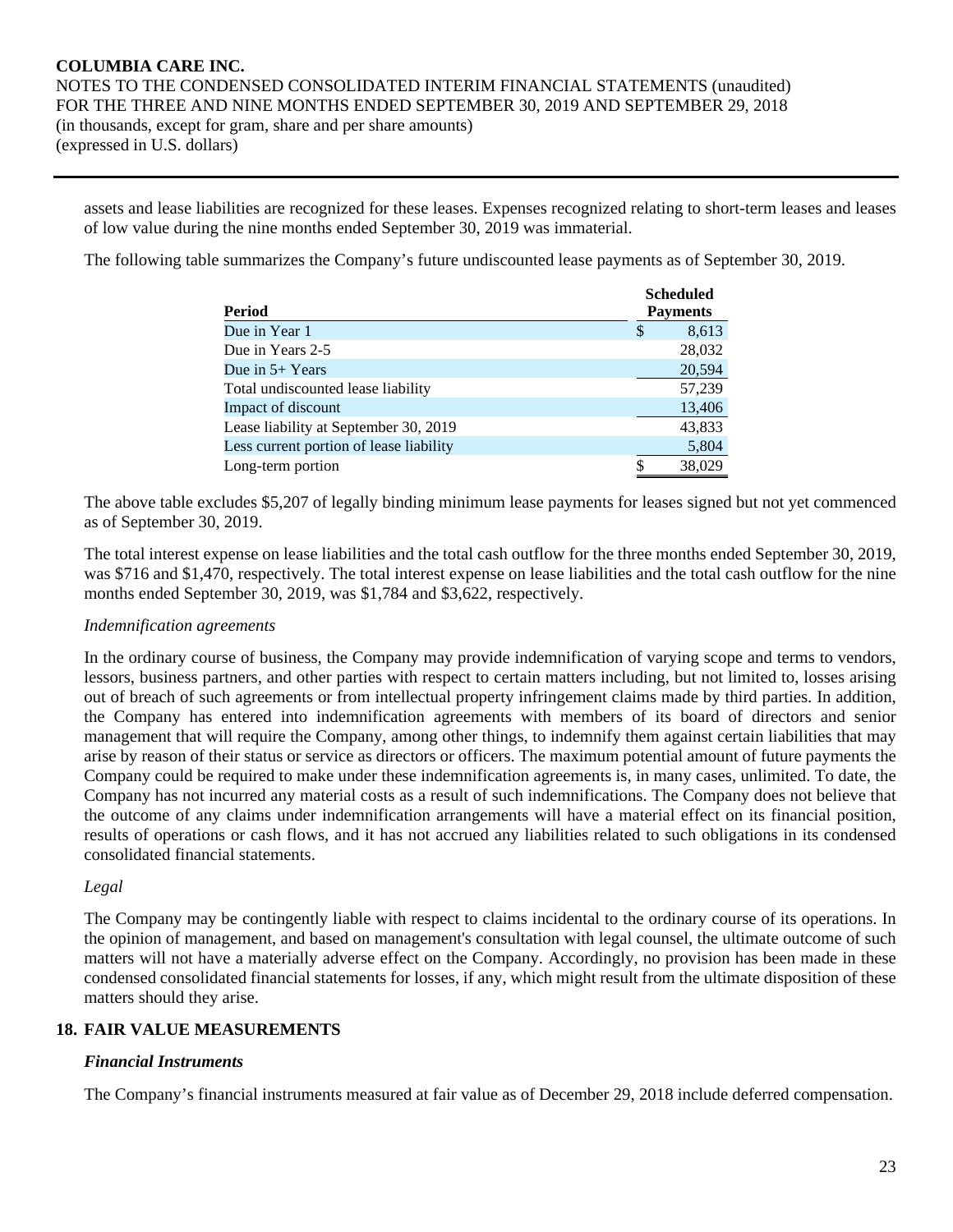(expressed in U.S. dollars)

The following table summarizes the valuation techniques and key inputs used in the fair value measurement of level 3 financial instruments:

| <b>Financial asset/financial Valuation techniques Significant unobservable</b> |                 |                   | <b>Relationship of unobservable</b> |  |  |  |
|--------------------------------------------------------------------------------|-----------------|-------------------|-------------------------------------|--|--|--|
| liability                                                                      |                 | inputs            | inputs to fair value                |  |  |  |
| Deferred compensation                                                          | Market approach | Common Unit value | Increase or decrease in common      |  |  |  |
|                                                                                |                 |                   | unit value will result in an        |  |  |  |
|                                                                                |                 |                   | increase or decrease in fair value  |  |  |  |

During the periods included in these financial statements, there were no transfers of amounts between levels.

#### *Financial Risk Management*

The carrying value of the Company's financial instruments consisting of cash, accounts receivable, subscription receivable, accounts payable, accrued expenses, interest payable and payroll liabilities approximate fair value due to their short-term nature.

The Company's long-term debt approximates fair value due to the market rate of interest used on initial recognition and the derivative liability and deferred compensation is carried at fair value.

The Company is exposed in varying degrees to a variety of financial instrument related risks. A description of the Company's risk exposures and the impact on the Company's financial instruments is summarized below.

#### *Credit Risk*

Credit risk is the risk of a potential loss to the Company if a customer or third party to a financial instrument fails to meet its contractual obligations. The maximum credit exposure as of September 30, 2019 and December 29, 2018 is the carrying amount of cash, subscription receivable and accounts receivable. The Company provides credit to its customers in the normal course of business and has established credit evaluation and monitoring processes to mitigate credit risk but has limited risk as the majority of its sales are transacted with cash and as such, the Company does not have significant credit risk with respect to its customers. Through the Company's recently introduced Columbia Care National Credit program, the Company provides credit to customers in certain markets in which the Company operates.

The risk exposure is limited to the carrying amounts at the statement of financial position date. The risk to cash deposits is mitigated by holding these instruments with regulated financial institutions. The Company periodically assesses the quality of the credit rating of these financial institutions. Trade accounts receivable credit risk arises from the possibility that principal and/or interest due may become uncollectible. The Company mitigates this risk by managing and monitoring the underlying business relationships. Subscription receivables were collected in full during the nine months ended September 30, 2019.

#### *Liquidity Risk*

Liquidity risk is the risk that the Company will not be able to meet its financial obligations associated with financial liabilities. The Company manages liquidity risk through the management of its capital structure. The Company's approach to managing liquidity is to estimate cash requirements from operations, capital expenditures and investments and ensure that it will have sufficient liquidity to settle obligations and liabilities when due.

#### *Interest Rate Risk*

Interest rate risk is the risk that the fair value or future cash flows of the Company's financial instrument will fluctuate because of changes in market interest rates. The Company's cash deposits bear interest at market rates.

#### *Foreign Exchange Risk*

The Company does not have any financial instruments denominated in currencies other than the U.S. dollar and as such is not subject to foreign currency risk.